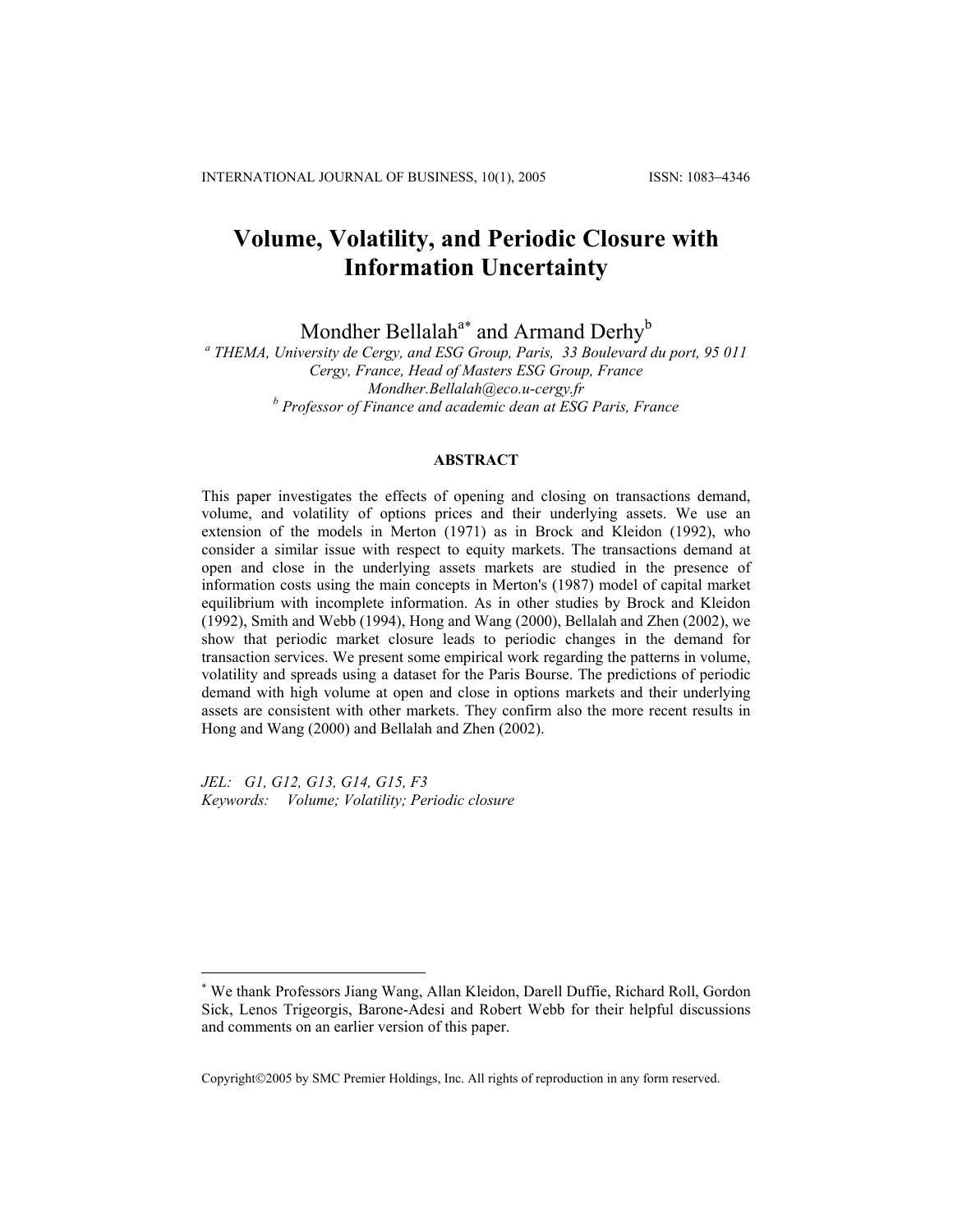# **I. INTRODUCTION**

As in other markets, an options dealer or specialist in the Paris Bourse sets bid and ask spreads, provides immediacy and trades as a public in the underlying asset. The quote information disseminated to the public during the open period concerns the bid and offer prices. This information is no longer disseminated in the close period and there is an abrupt change from a regime of continuous trading to a regime of no trading. The question of how the trading behaviour at open and close is affected in stock markets is analyzed in Admatti and Pfeiderer (1988), Brock and Kleidon (1992), Smith and Webb (1994), Hsieh and Kleidon (1996), Hong and Wang (2000), Bellalah and Zhen (2002), etc. While these papers are interested only in stock markets, our work gives an answer to similar question simultaneously in options markets and their underlying assets markets. This work provides a model for market closure and tests some of its implications. There are several reasons why periodic trading demand shifts at the open and the close of the trading, most of which are based on the effect of the periodic inability to trade.

We analyze some of these reasons and show that there is a greater demand to trade at open and close than at the other times of the trading day. The inability to trade modifies the optimal portfolio of investors. Investors engage expenses to collect, to analyze and get informed about the domestic and foreign markets. Therefore, information may play a central role in explaining the high demand to trade at market closure. This situation fits well with Merton's (1987) model of capital market equilibrium with incomplete information. Merton (1987) assumes that investors hold only securities of which they are aware. This assumption is motivated by the observation that portfolios held by investors include only a small fraction of all available traded securities.

Following the work of Brock and Kleidon (1992), Merton (1971), Bellalah and Zhen (2002) and the foundations of Merton's (1987) model, we investigate the implications of the discontinuity in trading regimes in the presence of incomplete information. We extend the model in Brock and Kleidon (1992) to allow for the periodic market closures by showing an increased and less elastic demand to trade at these points in time. Our analysis accounts for the shadow costs of incomplete information in the spirit of Merton  $(1987)^1$ .

The extended model implies higher transactions demand at open and close, confirming the higher volume around closure. Using a new data set, our empirical evidence gives some support to the implications of the model. In particular, we find that volume traded in the MONEP (Marche des Options Negociables de la Bourse de Paris) is concentrated at open and close. Also, that volatility patterns are associated with times of high volume on the options market<sup>2</sup>. Hence, the first motivation in this paper is to develop a model for periodic closure in options markets and the underlying assets markets. The second motivation is to use a new data set in the Paris Bourse to provide new results regarding market closure<sup>3</sup>.

The theoretical contribution of this paper is a simple model for the study of periodic closure in the presence of information costs. The empirical contributions are that: (a) there may not be greater demand just at the open of trading in the option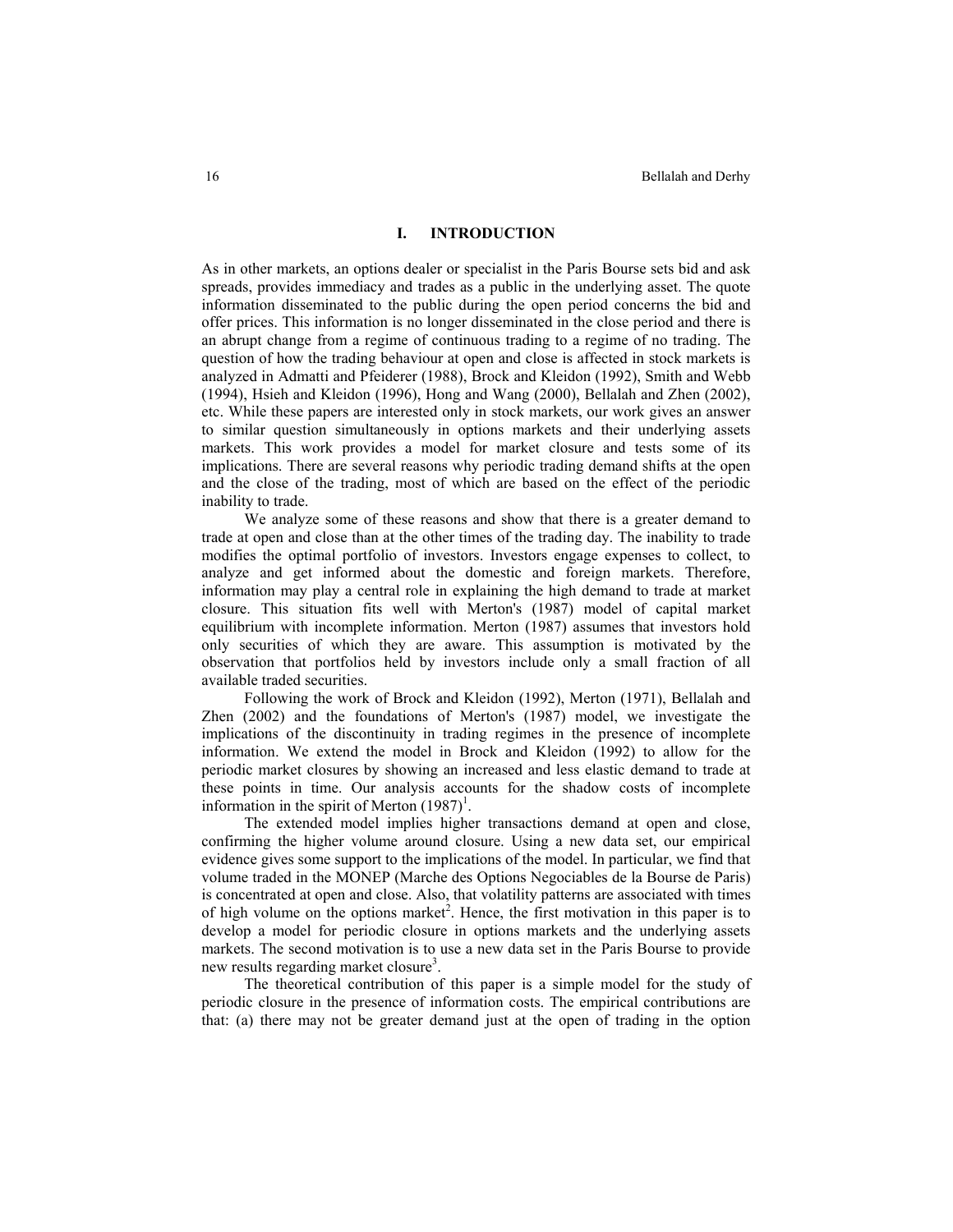market relative to the middle of the day; (b) high transactions demand at the close of trading in the option market need not coincide with narrower bid/ask spreads; (c) the simultaneous examination of the option market and the underlying asset markets; and (d) several descriptive statistics regarding volume, volatility and spreads in the Paris bourse are provided. Even if these results are known for other markets, they are presented for the first time for the case of the Paris Bourse. This allows to study the implications of our model.

This paper is organized as follows. Section II develops a model in the lines of Merton (1971, 1987), Brock and Kleidon (1992) and Bellalah and Zhen (2002) to show how periodic market closure can lead to periodic changes in the demand for transaction services. The model reveals an increased demand to trade and less elastic transactions around closure in the presence of information costs in financial markets. Section III studies the implications of our model in the presence of information costs. In particular, it presents our findings of periodic market demand changes at open and close in the Paris bourse. The empirical work is done in the lines of Brock and Kleidon (1992), using a new data set for the period 1992-1998 in which transactions, volumes and transaction prices are given. The empirical results seem similar to those reported in other markets for half an hour time intervals. It is clear that the number of transactions in calls and puts is highest at the beginning and the end of the day. The pattern is clearly U-shaped. The results give support to those reported in Hong and Wang (2000) and Bellalah and Zhen (2002).

# **II. A MODEL FOR PERIODIC DEMAND SHIFTS AND MARKET CLOSURE IN THE PRESENCE OF SHADOW COSTS OF INCOMPLETE INFORMATION**

To explain the periodic market closure, Brock and Kleidon (1992) extend Merton's (1971) model by accounting for an alternate regime. However, they do not account directly for the effect of incomplete information at the open and the close of the financial markets as in Bellalah and Zhen (2002). This is our main contribution in this section. In fact, Brock and Kleidon (1992) propose different explanations for the increased transactions demand at the open and the close of the stock exchange. However, their analysis ignores the role of incomplete information in the explanations of the greater demand to trade around closure in stock markets. Their first argument explaining the greater demand to trade at open and close concerns the effect of the periodic inability to trade. Their second argument refers to the ability to trade on an alternate market if the primary market is closed.

To illustrate the first arguments in their analysis, Brock and Kleidon (1992) and Bellalah and Zhen (2002) divide the calendar day into two periods. The first period of length T allows continuous trading. The second period of length N is characterized by the absence of trading. Hence, the first day of trading is in the interval  $[0, T]$  and the first closed period is in  $[T, T + N]$ . Trading starts again the next day over  $[T + N, 2T + N]$ N], and so on. At the open of trading at time  $[T + N]$ , if traders want to be at the same position as in the close, they have to execute their overnight trades. This explains the high opening volume. However, as it appears in the work of Brock and Kleidon (1992),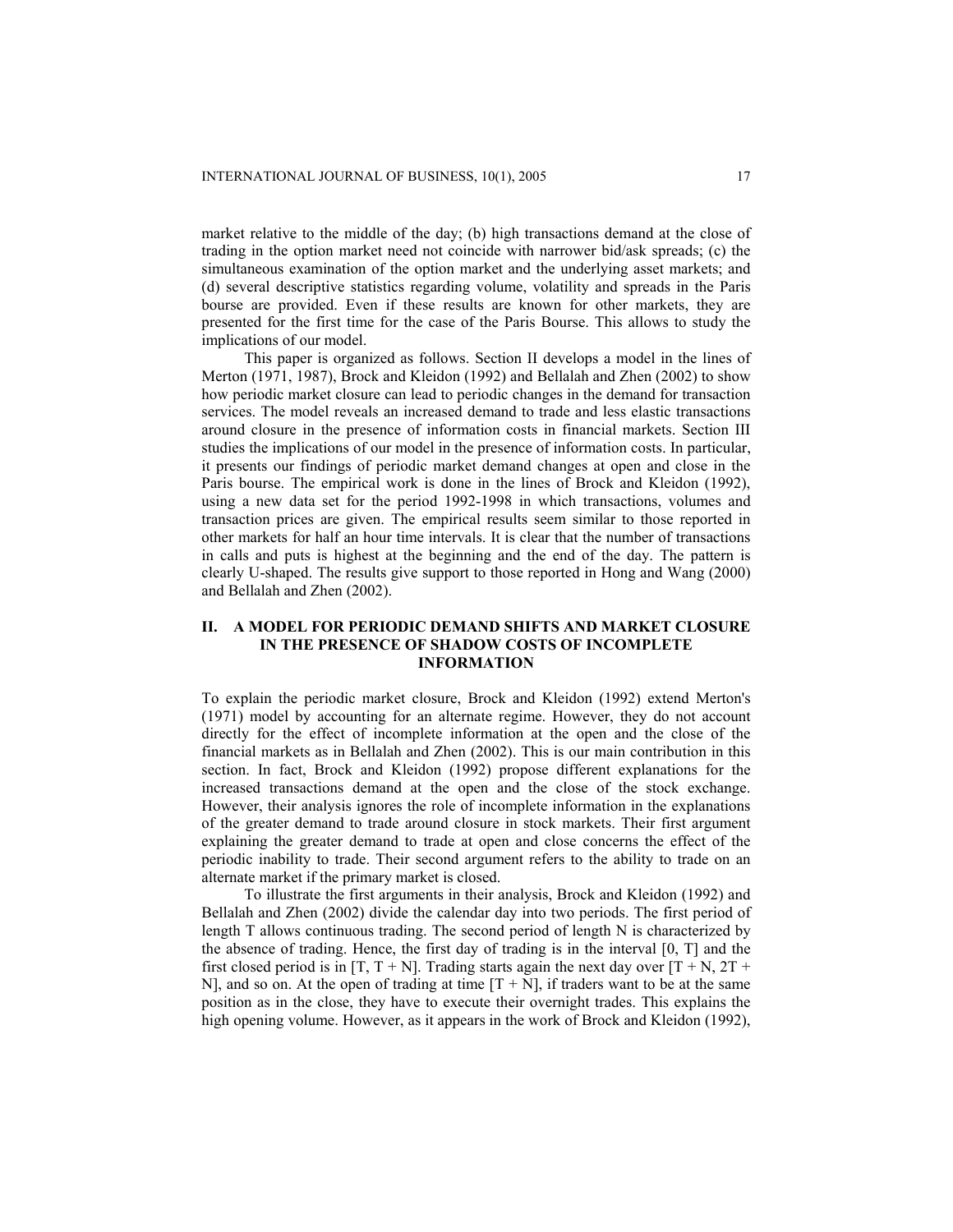the effect of a closed stock market on trading before the close is more difficult to determine. The main argument that appears in several studies is that traders want to close positions by day's end to avoid potential exposure over the night.

The analysis in Brock and Kleidon (1992) and Bellalah and Zhen (2002) can be extended to account for the shadow costs of incomplete information in the spirit of Merton's (1987) simple model of capital market equilibrium with incomplete information , CAPMI. The main difference between Merton's model and the CAPM lies in the shadow cost of incomplete information referred to in Merton's model as λ. This factor appears as an additional discount rate in the computation of the future value of risky cash flows. This model is used by several authors in different contexts 4 . Bellalah (1999) uses a continuous time version of Merton's (1987) model in the valuation of derivative securities<sup>5</sup>.

Following Merton (1971, 1987), we extend the models in Brock and Kleidon (1992), Bellalah and Zhen (2002) and Bellalah (2001) to account for the effects of incomplete information. The main result regarding periodic market closure is that the demand to trade at open and close will be stronger and relatively inelastic at these special points in time. This situation may be explained by the absence of trading during the night. The accumulation of information during the evening and at open can induce trading. Besides, traders who want to close their positions at the end of the day can trade much more at the close of the exchange. Hence, the adjustment of portfolios at the close and the open gives an intuition of our result. Several other reasons will be later proposed to explain this situation.

To introduce the model, let us denote respectively by :

- $g_1$ : the value of going from open with wealth W<sub>0</sub> to close with wealth W<sub>T</sub>,
- $g_2$ : the value of going from close with wealth W<sub>T</sub> to open with wealth W<sub>T+N</sub>,

ρ : a discount factor, and

 $\lambda$  : an additional discount rate in the spirit of Merton's (1987)  $\lambda$  to account for information costs supported by investors.

Consider  $J_1(W_0)$  the value of wealth W starting at the open and  $J_2(W_0)$  the value of wealth starting at the close, or :

$$
J_1(W_0) = \max \Big\{ Eg_1(W_0, W_T) + e^{-(\rho T)} EJ_2(W_T) \Big\}
$$
 (1)

$$
J_2(W_T) = \max \Big\{ Eg_2(W_T, W_{T+N}) + e^{-(\rho N)} EI_t(W_{T+N}) \Big\}
$$
 (2)

Equation (1) can be written as follows:

$$
J_1(W_0) = \max \left\{ E \int_0^T e^{-\rho t} (c_1^a / a) dt + e^{-(\rho t)} E J_2(W_T) \right\}
$$
 (3)

under the following conditions :

$$
dW = W[\sum w_{1j}((\alpha_j + L_j)dt + \beta_j dZ_j)] - c_1 dt
$$
  
W(0) = W<sub>0</sub>,  $\sum w_{1j} = 1$ ,  $dZ_i dZ_j = \rho_{ij} dt$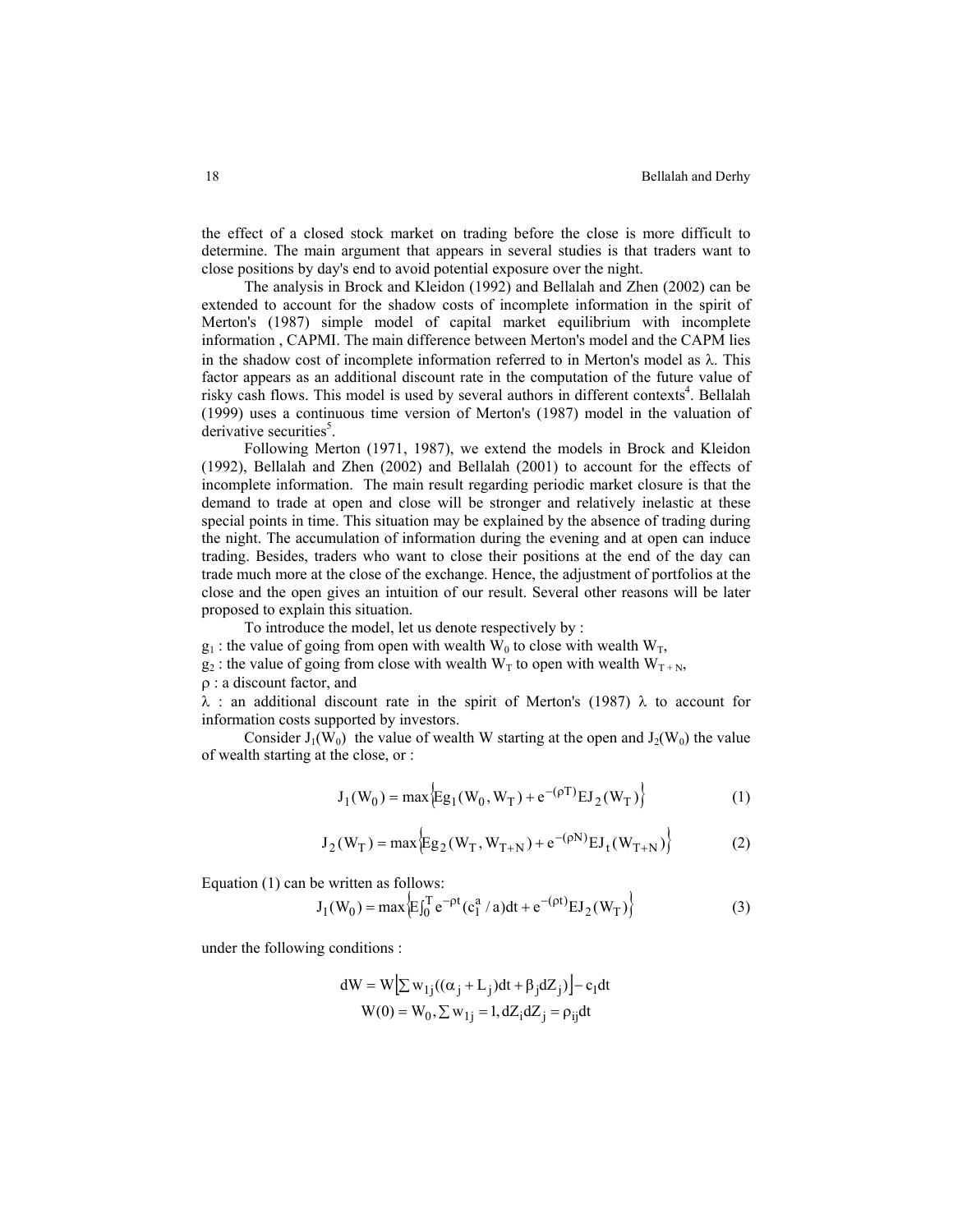$$
\frac{dP_j}{P_j} = (\alpha_j + \lambda_j)dt + \beta_j dZ_j
$$
\n(4)

where  $c_1(t)$  and  $w_1(t)$  correspond to consumption and portfolio weights over the open period,  $\alpha_i$  and β<sub>i</sub> are time stationary over the open period and λ<sub>i</sub> are information costs regarding the different assets traded in the market place. In the same context, equation (2) can be written as :

$$
J_2(W_T) = \max \left\{ \theta(N)c_2^a / a + e^{-(\rho N)} E J_1 W_T \sum w_{2j} \frac{P_j(T+N)}{P_j(T)} - c_2 N \right\}
$$
(5)

where  $\theta(N) = \int_0^N e^{-\rho t} dt$ 

$$
W(T+N) = \sum N_j(T)P_j(T+N) - c_2N = W_T \sum w_{2j} \frac{P_j(T+N)}{P_j(T)} - c_2N
$$
  

$$
W_{2j} = \frac{N_j(T)P_j(T)}{\sum N_i(T)P_i(T)} = \frac{N_j(T)P_j(T)}{W_T}
$$
 (6)

**Remark 1**: As in Brock and Kleidon (1992) and Bellalah and Zhen (2002), assuming a constant consumption rate  $c_2$  during the "night" and neglecting compounded terms in equation (6), the conclusion is that volume changes abruptly at the close and at the open.

**Remark 2**: The univariate process for a stock j in the presence of an information cost  $\lambda_j$ 

is given by:  $\frac{P_j(T+N)}{P_i(T)} = e^{\frac{(-1)^j(T+N)}{2}}N + \beta_j \widetilde{Z}(N)$  $P_i(T + N)$  $\frac{(\alpha_j + L_j - \beta_j^2)}{2}$ <sub>N</sub> +  $\beta_j$ j j  $i + L_i - \beta_i^2$  $= e^{2}$   $2 \overline{N} + \beta$  $\frac{+ (N+1)(\alpha + 1)(\alpha + 1)}{2}$  = e  $\frac{(\alpha + 1)(\alpha + 1)(\alpha + 1)}{2}$  N +  $\beta_1 \tilde{Z}(N)$  where  $\tilde{Z}(N) \approx N(0,1)$ . In order to

solve the open period problem in equation (3), let:

$$
M(W_t, t, T) = \max E_t \left\{ \int_t^T e^{-\rho s} \frac{c_1^a(s)}{a} ds + e^{-(\rho T - t)} J_2(W_T) \right\}
$$
  

$$
M(W_t, t, T) = b_1(t, T) W_t^a e^{-(\rho T - t)} = b_1 W_t^a e^{-(\rho T - t)}
$$
 (7)

and

then, we can show that 
$$
M(W_0, 0, T) = J_1(W_0)
$$
 and  $M(W_T, T, T) = J_2(W(T), T, T) = J_2(W(T))$ .

**Remark 3**: Following Brock and Kleidon (1992) and Bellalah and Zhen (2002), using the price process in equation (4), M satisfies: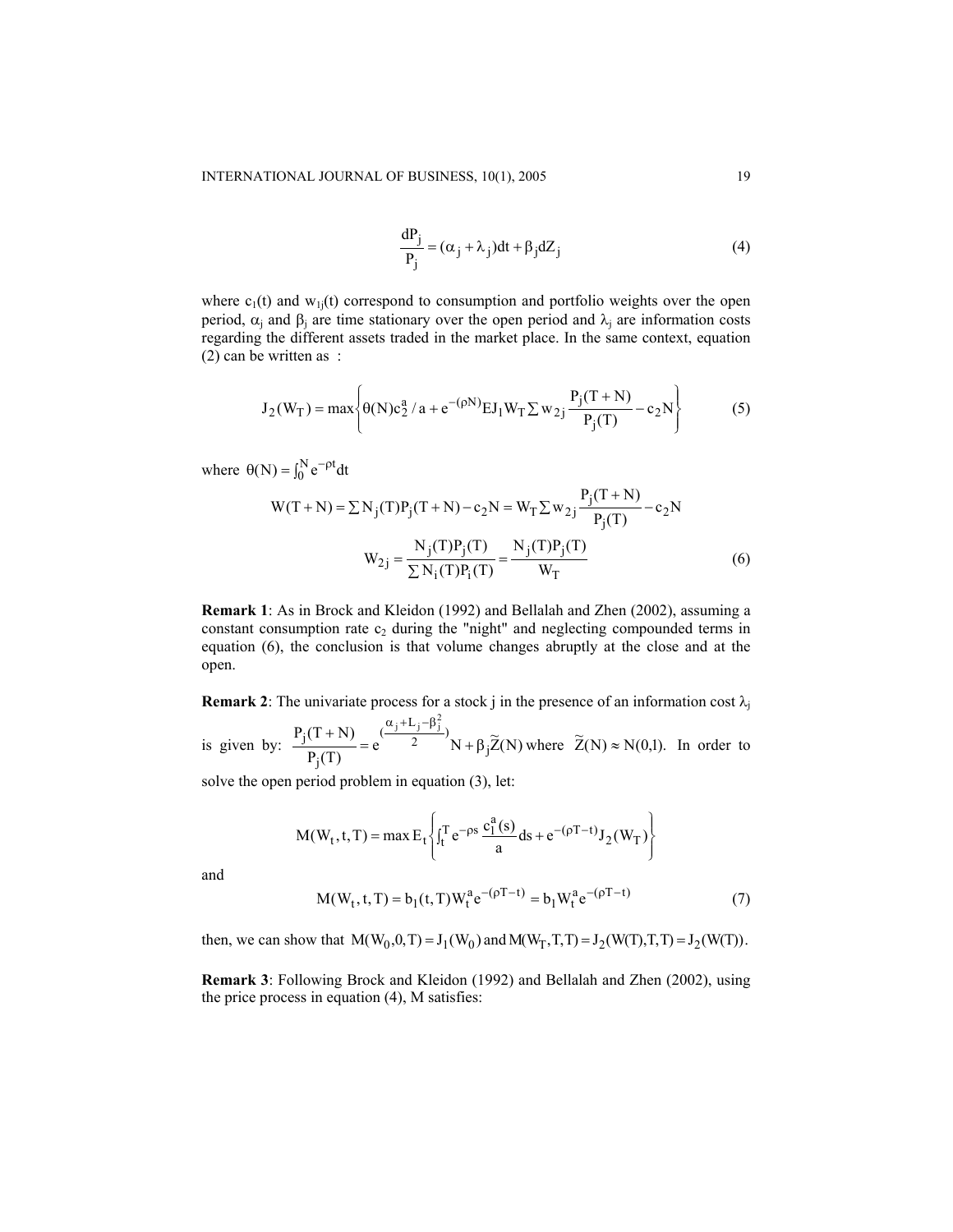$$
-M_{t} = \max \left(e^{-\rho t}u(c_{1}) + M_{W}\frac{d\overline{W}}{dt} + \frac{1}{2}M_{WW}\frac{d\overline{W}^{2}}{dt}\right)
$$

$$
\frac{d\overline{W}}{dt} = W(\Sigma w_{1j}(\alpha_{j} + \lambda_{j})) - c_{1}
$$

$$
\frac{d\overline{W}^{2}}{dt} = W^{2}\Sigma \Sigma w_{1i}w_{1j}\beta_{i}\beta_{j}\rho_{ij}
$$

Using the utility function  $U(c) = \frac{c^a}{a}$  $=$   $\frac{6}{x}$  and:  $- M_t = M_W^{\frac{a}{a-1}} \frac{1-a}{a} e^{\frac{pt}{a-1}} + M_W W A + M_{WW} W A + M_{WW} W^2 B$  $e^{-1} \frac{1 - a}{1 - a} e^{a - 1} + M_W W A + M_{WW} W A + M_{WW} W^2 B$  (8)

where  $A = \sum \overline{w}_{1j}(\alpha_j + \lambda_j)$ ,  $B = \frac{1}{2} \sum \sum \overline{w}_{1i} \overline{w}_{1j} \beta_i \beta_j \rho_{ij}$  and  $\overline{w}_{1i}$  is solution to Merton's (1971) equation in the following form:

$$
\frac{\partial}{\partial w_{1i}} \Big[ M_W W(\Sigma w_{1j}(\alpha_j + \lambda_j) + \frac{1}{2} M_{WW} W^2(\Sigma \Sigma w_{1i} w_{1j} \beta_i \beta_j \rho_{ij}) + \gamma (1 - \Sigma w_{1j}) \Big] = 0 \tag{9}
$$

**Remark 4**: For  $dZ_i$   $dZ_j = 0$ . dt for i different of j and 1.dt for  $i = j$ , we have :

$$
\overline{w_{1j}} = \frac{(\alpha_j + \lambda_j) - \alpha_1 - \lambda_1}{\beta_j^2} \tau
$$

$$
\tau = -\frac{M_W}{M_W W} = \frac{1}{1 - a}
$$

where I risk-free.

We follow the methodology in Brock and Kleidon (1992) and Bellalah and Zhen (2002) to solve explicitly for the state valuation function. Substitute equation (7) into (8) and conjecture

$$
J_2(W(T)) = b_2(T)W(T)^a
$$

gives:  $pb_1 - b_1 = (ab_1)^{\frac{a}{a-1}} \frac{1-a}{a} + ab_1(A + (a-1)B)$  and  $b_1(T) = b_2(T)$  (10). where  $b_1$  represents the derivative of  $b_1$  with respect to time.

**Remark 5**: Let us look for a solution to the closed period problem in equation (5):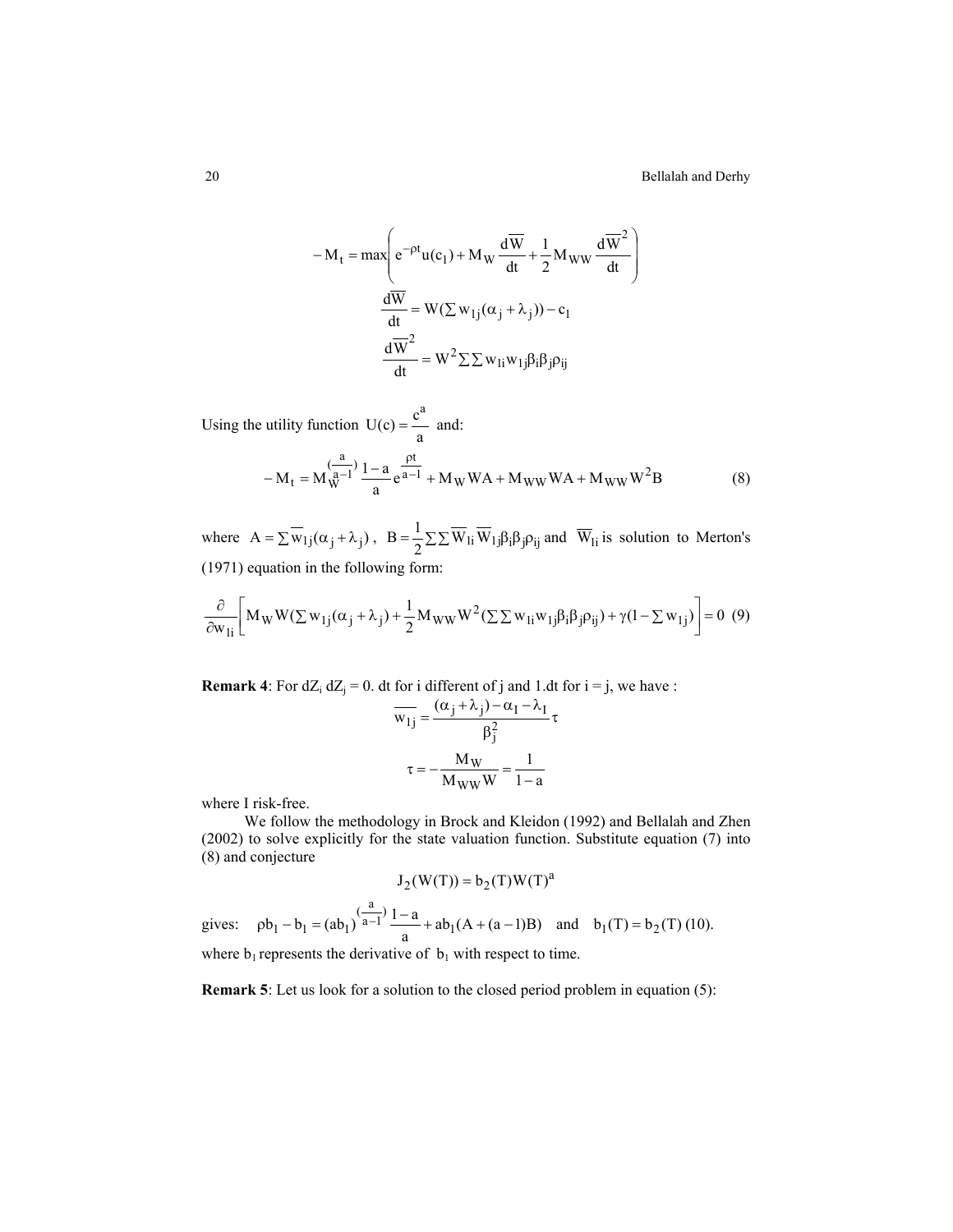$$
J_2(W_T) = b_2(T)W_T^a = \max_{c_2, w_2} \left\{ \theta(N) \frac{c_2}{a} + b_1(T+N)e^{-(\rho N)} * E\left[W_T \sum w_{2j} \frac{P_j(T+N)}{P_j(T)} - c_2 N\right]^a \right\} (11)
$$

Setting the Lagrangian, and relating  $b_1(T+N)$  to  $b_1(0)$  through the relation :

$$
b_2(T)W_T^a = \theta(N)\frac{c_2^*}{a}W_T^a + b_1(0)e^{-(\rho N)} * E\left[\sum w_{2j}\frac{P_j(T+N)}{P_j(T)} - c_2^*N\right]^a W_T^a \tag{12}
$$

Differentiating equation (12) gives:

$$
\frac{\partial}{\partial c_2^*} = 0: \theta(N)c_2^{*a-1}W_T^a + b_1(0)e^{-(\rho N)}aW_T^a * E\left[\left(\sum w_{2j}\frac{P_j(T+N)}{P_j(T)} - c_2^*N\right)^{a-1}(-N)\right] = 0 \tag{13}
$$
\n
$$
\frac{\partial}{\partial c_2^*} = 0: b_1(0)e^{-(\rho N)}aW_T^a * E\left[\left(\sum w_{2j}\frac{P_j(T+N)}{P_j(T)} - c_2^*N\right)^{a-1}\frac{P_j(T+N)}{P_j(T)}\right] = \gamma \tag{14}
$$

If you put  $w_{2j}^* = w_{2j}$  for  $i = 1, 2,...I$ , and  $\gamma = \gamma_2^* W^a$  into equation (14), this gives:

$$
ab_1(0)e^{-(\rho N)}E\left[\left(\frac{w_{2i}^*P_j(T+N)}{P_jT}-c_2^*N\right)^{a-1}\frac{P_j(T+N)}{P_j(T)}\right]=\gamma^*
$$
  

$$
w_{2j}^* = w_{2j}(\gamma_2^*)
$$
 (15)

Now, for each  $\gamma_2$ , solve equation (15) and choose  $\gamma_2^*$  so that:  $\sum w_{2i}(\gamma_2^*) = 1$ . If you put  $w_{2j}^* = w_{2j}(\gamma_2^*)$  and insert into equation (11), this gives:

$$
j_2(w_T) = b_2(T)w_T^a = \theta(N)\frac{(c_2^*)^a}{a}w_T^a + b_1(0)^*E\left[e^{-(\rho N)}aw_T^a\left(\sum w_{2j}^*\frac{P_j(T+N)}{P_j(T)} - c_2^*\right)^a\right] = 0
$$

$$
b_2(T)_T^a = \theta(N)\frac{c_2^*b_1(0)}{a} + b_1(0)^*E\left[e^{-(\rho N)}\left(\sum w_{2j}^*b_1(0)\frac{P_j(T+N)}{P_j(T)} - c_2^*b_1(0)N\right)^a\right] \tag{16}
$$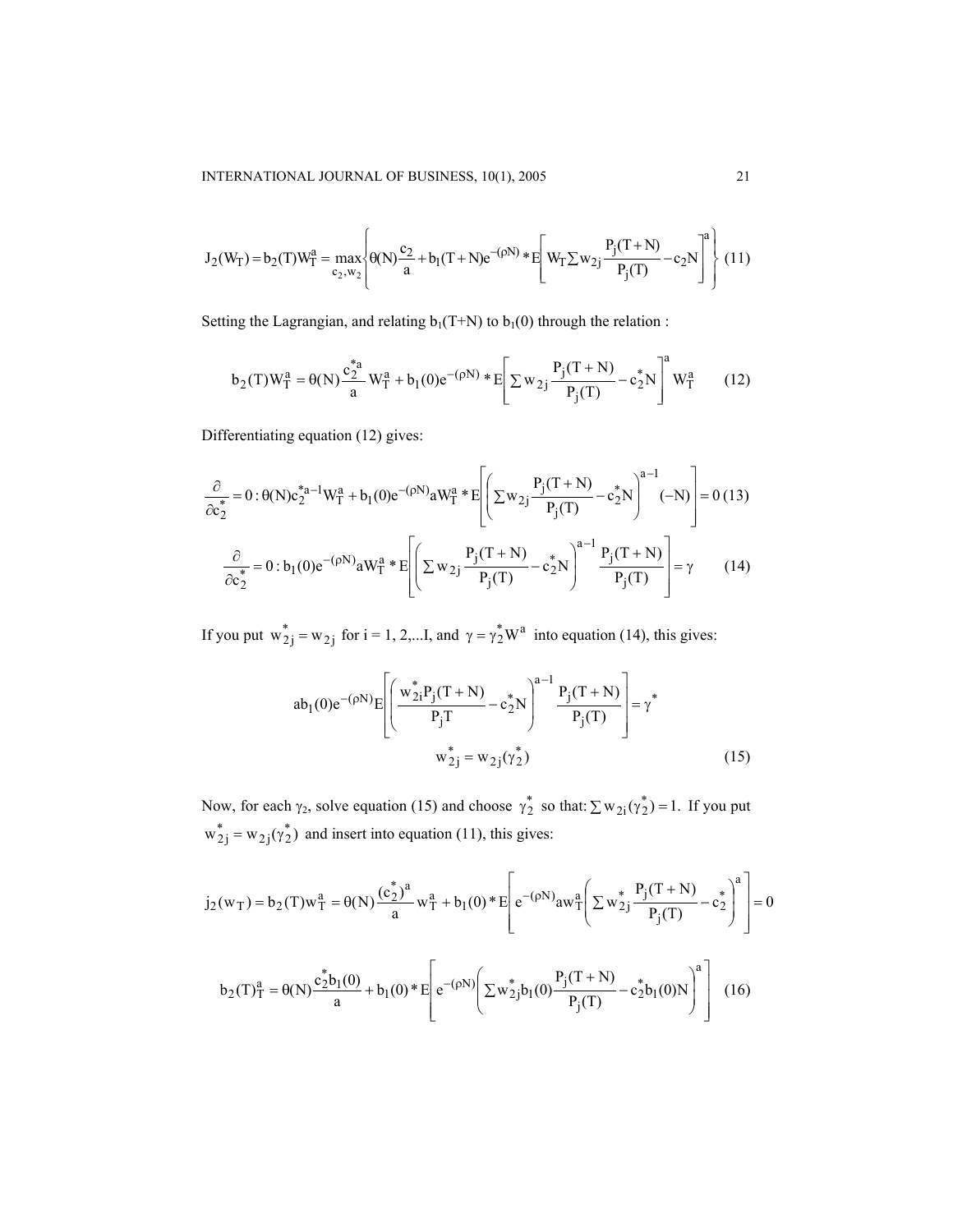where  $c_2^*b_1(0)$  and  $w_2^*j_0(0)$  solve equations (13), (14) and (15).

**Remark 6**: Since the parameters  $\alpha_i$  and  $\beta_i$  regarding the price process are not constrained to equal those over the open period, then the optimal weights in our case will differ from those over the open period<sup>6</sup>. Now, the valuation function can be found from equations (16) and (10) using:  $b_2(T) = \varphi_T(b_1(0)) =_1 (T)$ ,  $b_1(0) = \varphi_T^{-1}(b_1(T))$ .

For the open periods and every j, we have:

$$
N_j(t) = \frac{\overline{w}_{1j}W(t)}{P_j(t)}
$$

$$
\frac{dW}{W} = \sum \overline{w}_{1j}((\alpha_j + \lambda_j)dt + \beta_j dZ_j) - \overline{c}_1 dt = \sum (\overline{w}_{1j}\alpha_j + \lambda_j - \overline{c}_1)dt + \sum \overline{w}_{1j}\beta_j dZ_j \quad (17)
$$

where  $c(W) = \overline{c}W$ . From equation (17) over open periods, on and

$$
\hat{\mathbf{t}} \in \psi = [T, T + N] \cup [2T + N, 2T + 2N] \cup ..., N_j(\hat{\mathbf{t}}) = \frac{w_2^* W(\hat{\mathbf{t}})}{P_j(\hat{\mathbf{t}})}
$$
 and  

$$
W(\hat{\mathbf{t}}) = W(T) \sum w_{2j}^* \frac{P_j(\hat{\mathbf{t}})}{P_j(T)}
$$
(18)

**Remark 7**: The volume of trade in shares of j abruptly changes at open and closes since  $w_i$  changes at the open and close while the ratio of wealth to  $P_i$  is modified continuously.

**Remark 8**: A similar derivation shows that during open periods:

$$
w_{1j} = \frac{(\alpha_j + \lambda_j) - (\alpha_I + \lambda_I)}{\beta_j^2}
$$

When the "Sharpe indices" change a lot,  $w_{1i}$  changes and this gives high volume. These indices account for the incremental return resulting from expenses in information.

**Remark 9**: At open/close, transactions demand must be relatively inelastic and strong. Hence, the urge to modify  $w_{1i}$  is especially strong at market closure open/close/open. In this analysis, the main result regarding periodic market closure is that the demand to trade at open and close will be stronger and relatively inelastic at these special points in time.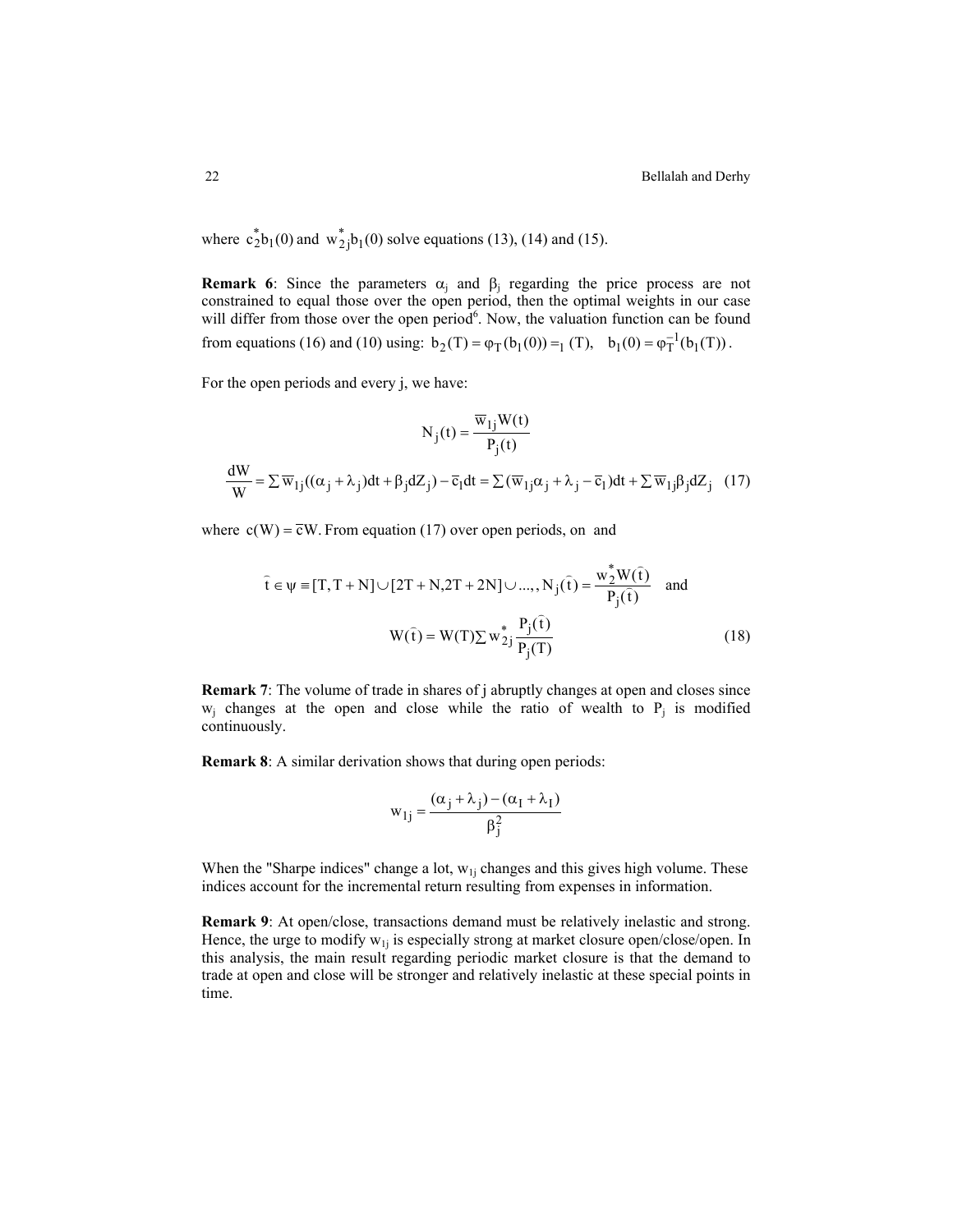The first reason concerns the optimal portfolio weights allocated to different securities at the end of the trading day. If these weights were constant at all time, the investor will trade at the open because overnight price changes will imply changes in these proportions in order to preserve the assumed constant portfolio weights. These proportions are constant during the open period in the model in the presence of HARA utility functions. These proportions are affected by the presence of information costs engaged by market participants for the different securities in their portfolios. In fact, investors acquire and diffuse information even during the closed period since information is fundamental in the allocation of their wealth. (Remark 4).

There will be in general unusually high trade at open since the process describing the dynamics of asset prices evolves overnight. Hence, prices at open may be different from those at close implying a change in the optimal proportions. However, the direction of the price will depend on whether there is net buying or net selling. The univariate process of stock j shows in its deterministic return a shadow return reflecting information costs on the asset. This shows that investors handle information continuously and that this information affects the expected return of investors' portfolios. (Remarks 2 and 4).

The second reason concerns the optimal weights for the overnight period. The portfolio weights during the closed period depend on the optimal choice just before the market closes. The changes in the dynamics of assets prices induce a change in the optimal weights overnight. These weights are affected also by the levels of the shadow costs of information during these periods. (Remarks 2, 4 and 6).

The abrupt changes in the optimal portfolio weights in the presence of a continuous process induce a spike in demand for trading at the open and the close. The abrupt changes in the portfolio weights depend heavily on the severity of the shadow costs of incomplete information. Information at these two instants of time is different from that in the other times of the day. (Remarks 7 and 9).

Equations (11) to (16) show the computation of the optimal portfolio weights in the presence of shadow costs of incomplete information regarding the traded assets. Brock and Kleidon (1992) investigate the possibility to apply their analysis for increased volume at closure when the assets specificities do not change over the open and closed periods. Their interesting question raises issues dealing with the role of the market in the investor's portfolio choice. They refer to the work of Duffie and Huang (1985) to show the presence of different opportunities to adjust portfolios to provide optimal hedging in the sense of Black and Scholes's (1973) perfect hedge. Therefore, they explain the argument that "the optimal portfolio during the open period with potential continuous adjustment across assets differs from the optimal portfolio during the closed period". Their results are especially correct in the context of our proposed extension in the presence of shadow costs of incomplete information<sup>7</sup>. The extension of the main results in the models of Merton (1971, 1987) and Brock and Kleidon (1992) to a regime of periodic closure shows that the demand to trade will be stronger and relatively inelastic at closure mainly because of the presence of shadow costs of incomplete information. The conclusion can also be applied to a portfolio of derivative assets. The extended model shows an increased volume of trade around closure in the presence of incomplete information. This result is central to the analysis of a portfolio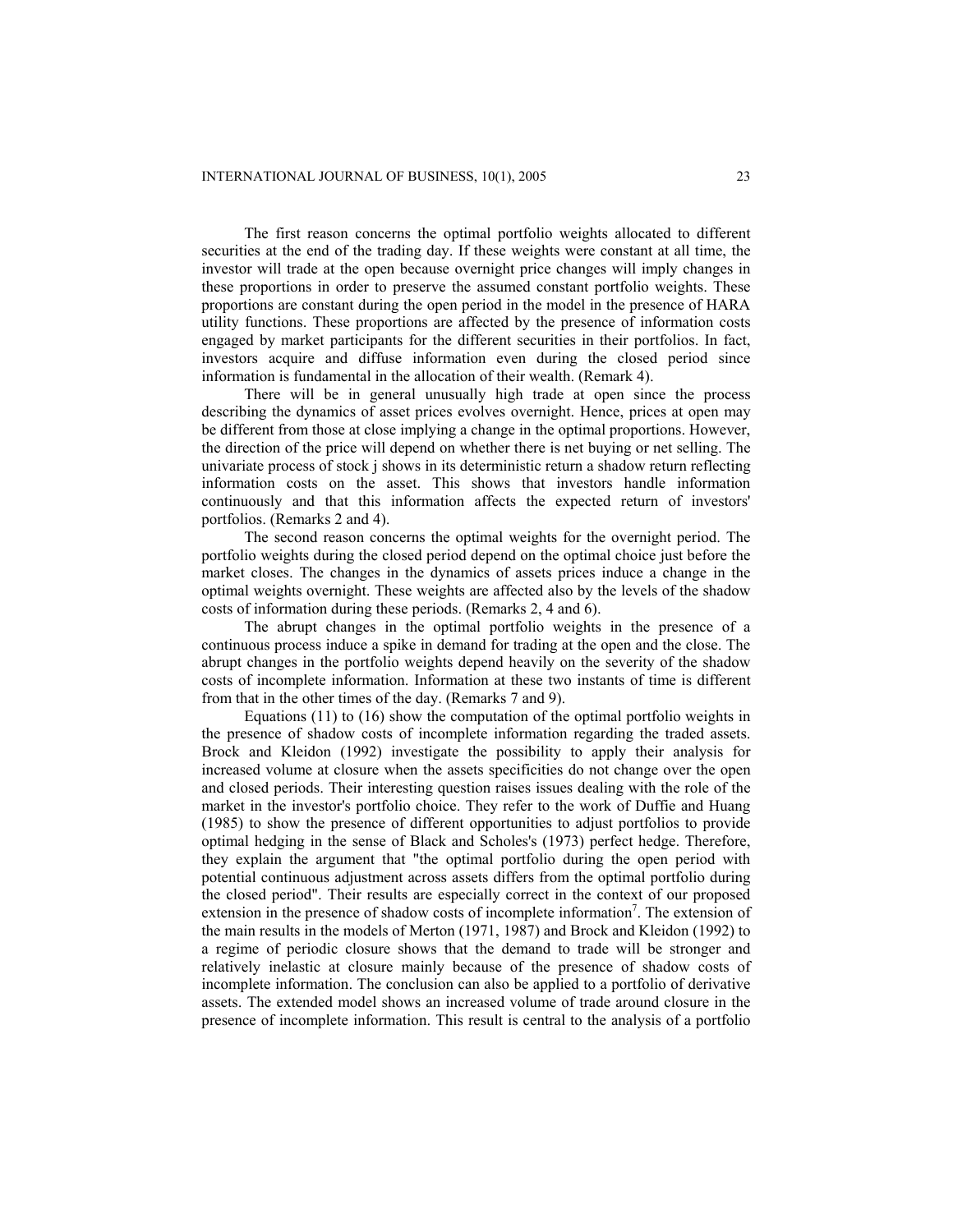of securities and derivative assets. The evidence proposed in the empirical section confirms our results. The model can be extended as in Brock and Kleidon (1992) and Bellalah and Zhen (2002) to account for transaction costs by assuming that investors have different risk tolerances<sup>8</sup>. Mayshar (1979) defines fixed transaction costs as a fixed charge that has two components: an objective cost and a subjective cost. This cost involves the cost of gathering information and decision making for each asset (as in Merton (1987)). It may vary from one investor to another depending upon his ability to gather information and keep track a given asset<sup>9</sup>.

The extended model would be appropriate for the description of the institutional features of financial markets. The lack of information regarding the night induces traders to avoid potential risks by liquidating their positions at the close. Short-sellers and day traders avoid the overnight exposure of their positions by closing them at the close and reestablishing them at the open<sup>10</sup>.

If investors have the possibility to trade elsewhere during the closed period [T, T + N], they try to manage their positions in different markets in order to hold optimal portfolios. In the absence of transaction costs, it may be optimal to liquidate the portfolio in one market and reinvest in another market. This strategy leads also to an increasing volume around closure across markets. However, these operations cannot be done without information about these markets. The information costs in our model reflect this possibility.

Brock and Kleidon (1992) recognize that for small investors, it may be optimal to remain within one market. However, for institutional investors, the fixed costs of conserving worldwide accounts can be effectively amortized and therefore, they can trade continuously. In our extension of their models, even institutional trading can imply high information costs, which are not expected to disappear. In fact, Merton (1987) shows that the shadow costs of information are important even for institutional investors.

The ability to trade and manage portfolios in other markets when national markets are closed can lead to some anomalies. The fact that investors appear to invest only in their home country, ignoring in general, foreign opportunities is referred to as the "home bias puzzle". The explanations of this bias are based on barriers to international investment such as governmental restrictions on foreign and domestic capital flows, foreign taxes and high transactions  $costs<sup>11</sup>$ . Our model accounts for the shadow costs of incomplete information and might explain the real costs associated with changing from one market to another. Brock and Kleidon (1992) propose two other institutional features that might explain the strong trading demand at certain times of the day. The first reason is that brokers need to fill the remaining orders as close approaches. The second reason is related to differential demands across trading times when investors receive payoffs that depend on the time of the day. This is the case for example for fund managers who are evaluated at closing prices. This might provide an incentive to trade<sup>12</sup>.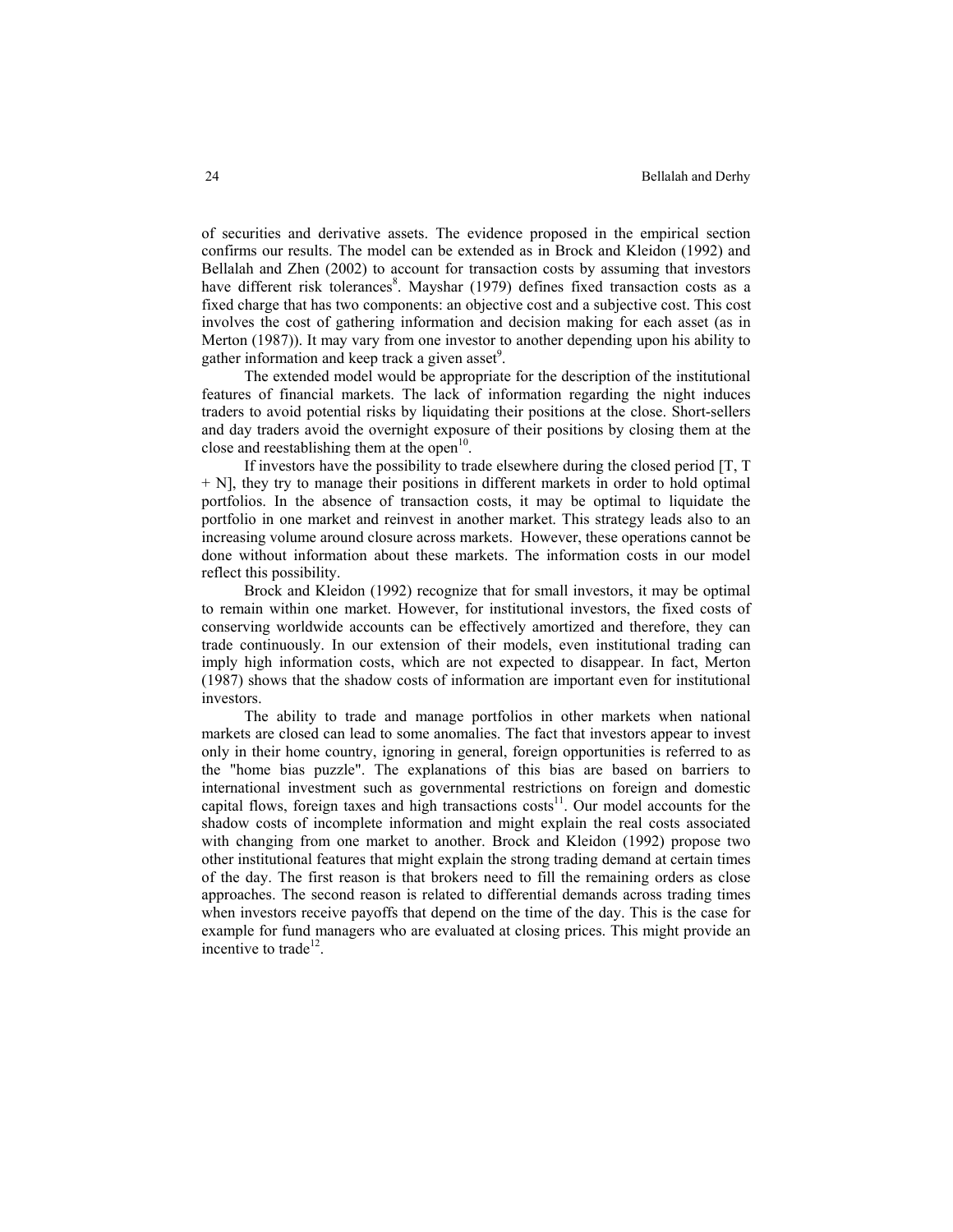# **III. DATA AND EMPIRICAL EVIDENCE ON VOLUME AND VOLATILITY**

This section provides some of our model implications. It presents some evidence regarding the volume, the volatility and the spreads in options markets and their underlying assets markets in the Paris Bourse.

#### **A. The Data for Options Contracts and the Underlying Assets**

The Paris Bourse's satellite-based, automated data dissemination system enables MONEP trading activity members to have immediate access to information. The database comprises daily data and intraday data. The daily data regarding short term index options (PX1) and long term index options (PXL) are taken from the MONEP database for the period from January 1992 to June 1998. For each day, the data regarding calls and puts show the number of transactions, the number of traded contracts and the amounts of capital exchanged. The data covered 1632 trading days. The intraday data concerns calls, puts, the time of quotation, the degree of parity and the time to maturity. The data covers 653,225 trades. The data regarding the underlying index and the futures index contracts are also available for the same period<sup>13</sup>. We first present some descriptive statistics regarding the Paris Bourse. Then, we examine the implications of the model.

# **B. Evidence on Volume and Volatility Patterns**

We use three measures for the volume of transactions: the number of trades, the number of traded contracts and the amounts of capital exchanged. For intraday data, these measures are standardized by the total value each day. For the range of parity of options, we calculate each day for each transaction, the difference between the index level at that time and the strike price. This difference approximates for the degree of parity. We define five levels or ranges of parity for short term and long-term options. The difference between two successive strike prices for short-term options is 25 points. The difference for long-term options is 150 points of the index. The range of parity for CAC 40 PX1 options is defined as the difference  $X = K - S$  where K stands for the option strike price and S for the implicit index level. We attribute the values  $-2$  to  $+2$  for the following ranges for PX1 options:

 $-2$  when  $-100 \le X$ ,  $-1$  for  $-100 \le X \le -50$ , 0 for  $-50 \le X \le +50$ ,  $+1$  for  $+50 \le X$  $\leq$  + 100, and +2 when + 100  $\leq$  X.

This is a standard way in the empirical tests of option pricing model. The distinction between options by their degree of parity does not mean that we discard data. This simply shows the specific features of options and their repartition in the sample (in-the-money, at-the-money and out-of-the-money options). In the same context, we define three levels for the maturity dates as a function of the number of remaining days to the maturity date T. The levels of maturity in months for CAC 40 PX1 options are respectively 1 when  $T \le 1$  month, 2 for  $1 \le T \le 2$  months and 3 for 2  $\leq$  T (This is the case when the maturity is longer than two months). This distinction between the option degree of parity and time to maturity allows a deeper study of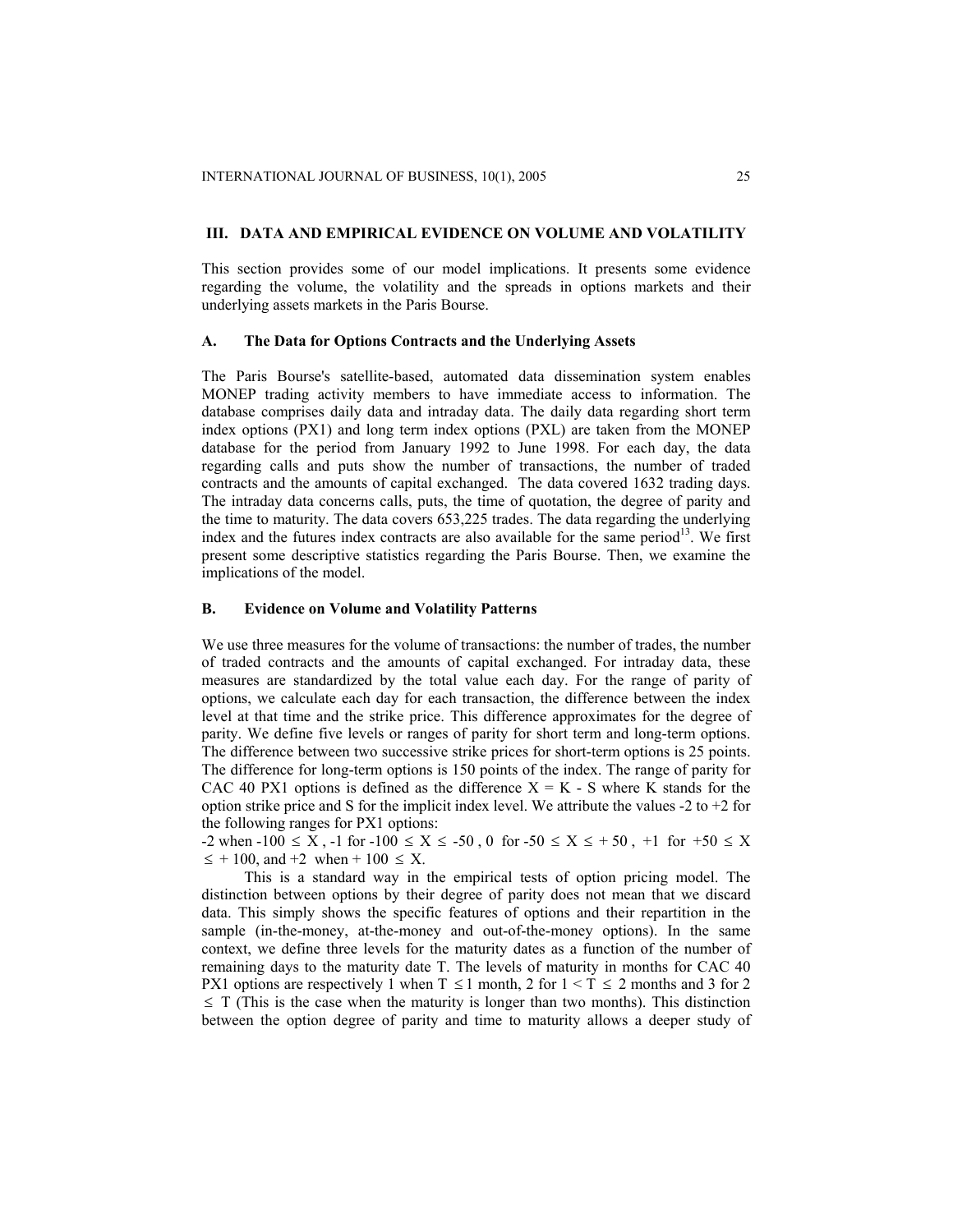options properties according to their range of parity and time to maturity. We do not use longer maturities because they are less traded.

To get an idea of the trading activity in the Paris Bourse, we present some descriptive statistics. Since index options are traded each day from 10 H to 17 H Paris time, we divide the trading day into 28 time intervals of length 15 minutes.

Figure 1 represents for CAC 40 PX1 options the number of traded contracts and the capital exchanged each year for the period 1992-1998. The number of traded contracts seems to be the highest in 1992. However, the amount of capital is highest in 1998. In order to appreciate the mean measures for the number of transactions, the number of traded contracts and the capital exchanged, Figure 2 reports the number of transactions as a function of the degree of parity and the maturity date for PX1 options. It shows also the number of traded contracts as a function of the degree of parity and the maturity date. Note that the highest values for the number of transactions and the number of traded contracts are observed for at-the-money options. The two measures of volume are highest for shorter-term PX1 options (less than one month). The number of transactions and the number of traded contracts seem to be U-shaped for PX1 options. This result is not different from those reported in other markets.

We tried to detect systematic patters in the number of traded contracts and the amounts of capital exchanged for the last 10 days preceding the option's maturity dates, according to the days of the week and the months of the year. Figure 3 reports the effect of the maturity date on the statistics of volume for the period 1992-1998. The volume is highest (number of traded contracts and the amount of exchanged capital) for the period of ten days before the option's maturity date. The pattern in these two variables seems to follow an inverted U-shaped curve. We tried to detect systematic patterns in the number of traded contracts and the amounts of capital exchanged according to the days of the week.

The list of major anomalies in stock returns corresponds to the size/January effect, the monthly effect, the weekend effect, etc. The weekend effect describes the tendency for Monday stock returns to be negative. It was documented by French (1980) and Gibbons and Hess (1981) and studied by several authors<sup>14</sup>.

We analyze the effect of the days of the week on the mean volume for the period 1992-1998. We find that the volume is highest (number of traded contracts and the amount of exchanged capital) in Fridays and lowest in Mondays for the whole period 1992-1998 in the PX1 option market. The pattern in these two variables seems to be systematic for the whole period. This result may be explained by the fact that market participants prefer to close their positions in Fridays before the week-end.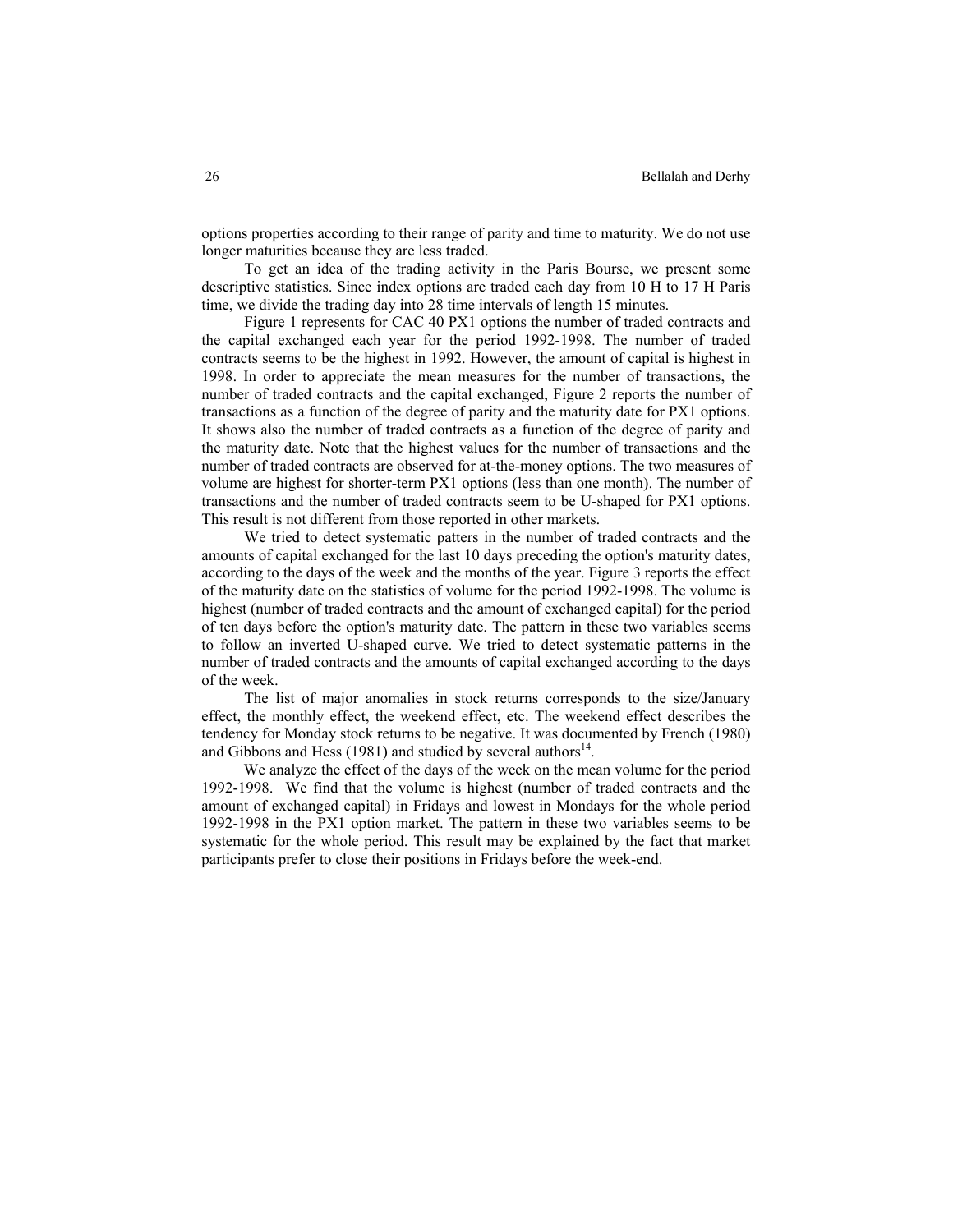



# **Figure 2**

The number of transactions, Nt, the number of traded contracts, Nc, and capital exchanged, ca, as a function of the degree of parity and maturity for PX1 options





The effect of the maturity date on volume, number of traded contracts Nt and exchanged capital, ca for PX1 options

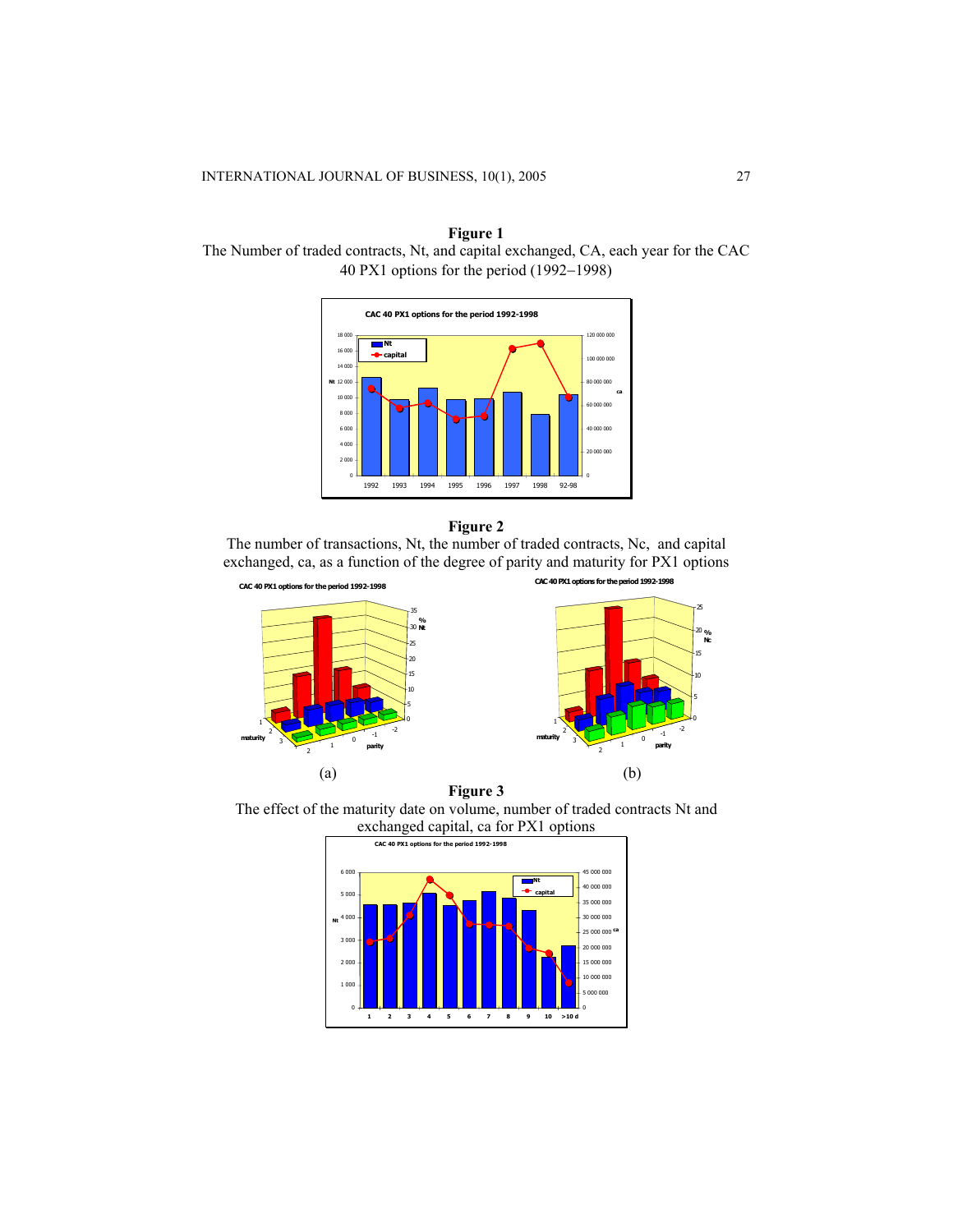

**Figure 4**  The year-end-effect on the mean volume, number of traded contracts Nt and exchanged

**Figure 5**  Intraday pattern in volume of transactions Nt and the put/call ratio (P/C) for PX1 options



Figure 4 reports the effect of the months of the year on volume statistics in the period 1992-1998 for PX1 options. The figure shows that the volume is lowest (number of traded contracts and the amount of exchanged capital) in December for the whole period 1992-1998 in the PX1 option market. The pattern in these two variables seems to be systematic for the whole period.

We run some regressions using the standard OLS method to appreciate the significativity of the results for the effects of the days of the week and the months of the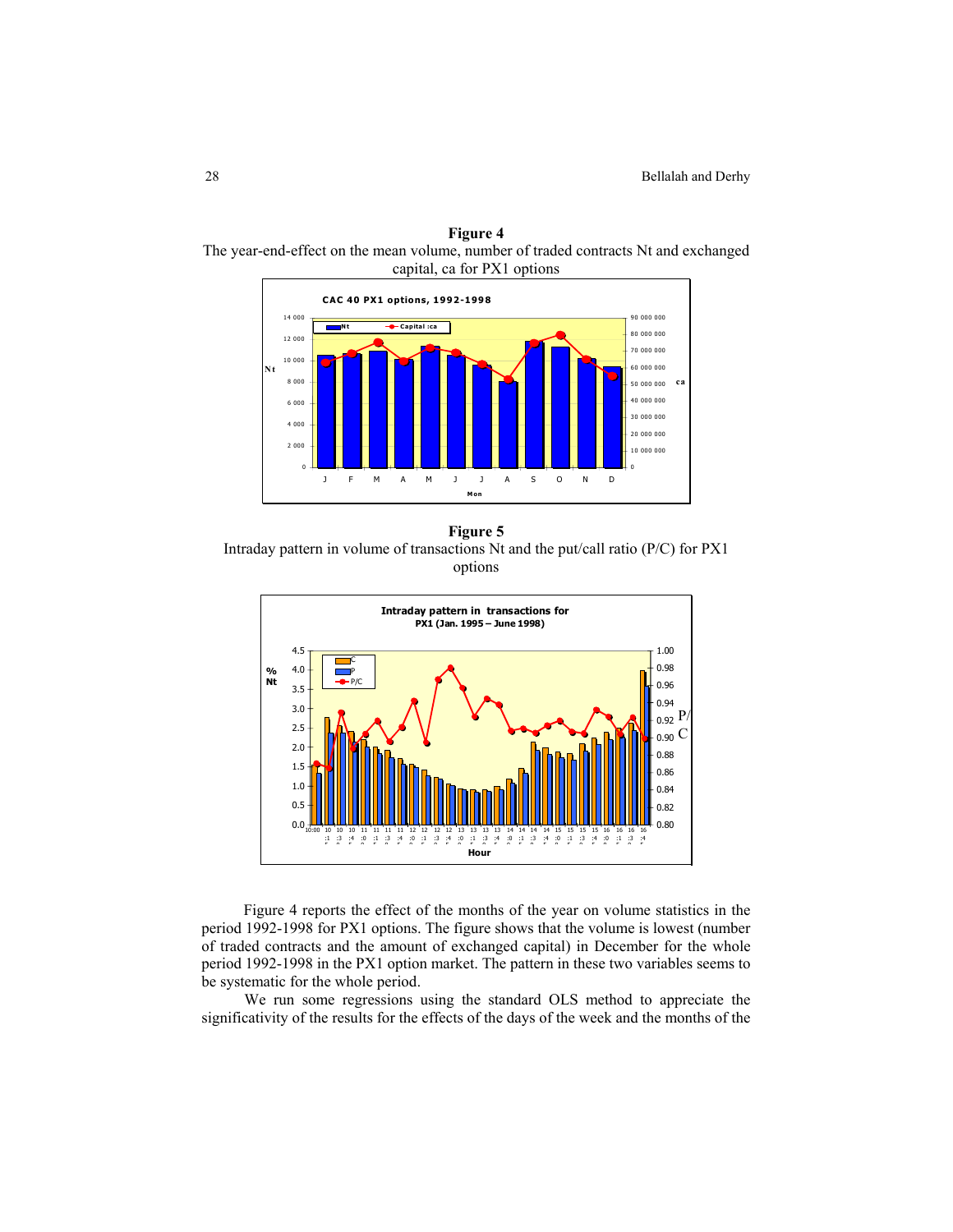year on volumes for PX1 options. As in other markets, the results are statistically significant. In fact, they confirm those reported in other places regarding the weekend effect and the year−end effect. These results are rather expected and do not affect our conclusions regarding market closure<sup>15</sup>.

# **C. Analysis of the Intraday Pattern in Volume and Volatility**

Figure 5 shows the intraday patterns in volume for PX1 options during the period 1995- 1998. It gives for each time interval of 15 minutes from the opening to the closing of the Paris Bourse the intraday pattern in the number of transactions as well as the put/call ratios. The put/call ratio defined with respect to the number of transactions has an inverted U-shaped form. It is clear that the number of transactions in calls and puts is highest at the beginning and the end of the day. As in other markets, the pattern is Ushaped.

Admati and Pfeiderer (1988) show that spreads will narrow with high volume. Brock and Kleidon (1992) find that the underlying assets spreads narrow with low volume and vice-versa. By studying the intraday volume on similar time intervals on the period 1995-1998, we find that average trading volume is highest during the first half hour each day. It declines then between the third and fourth hour and increases again between the fifth and the seventh' hours. The frequency of trading is highest at the open and the close and is lowest around the lunch hour. This increased volume around closure is consistent with our model of periodic transactions demand at open and close.

Figure 6 reveals the intraday pattern in the number of traded contracts and the put call ratios for PX1 options for the same period. A same pattern is observed as in Figure 5. In fact, the number of traded contracts in calls and puts seems to be U-shaped during the trading day with a high demand at open and close.



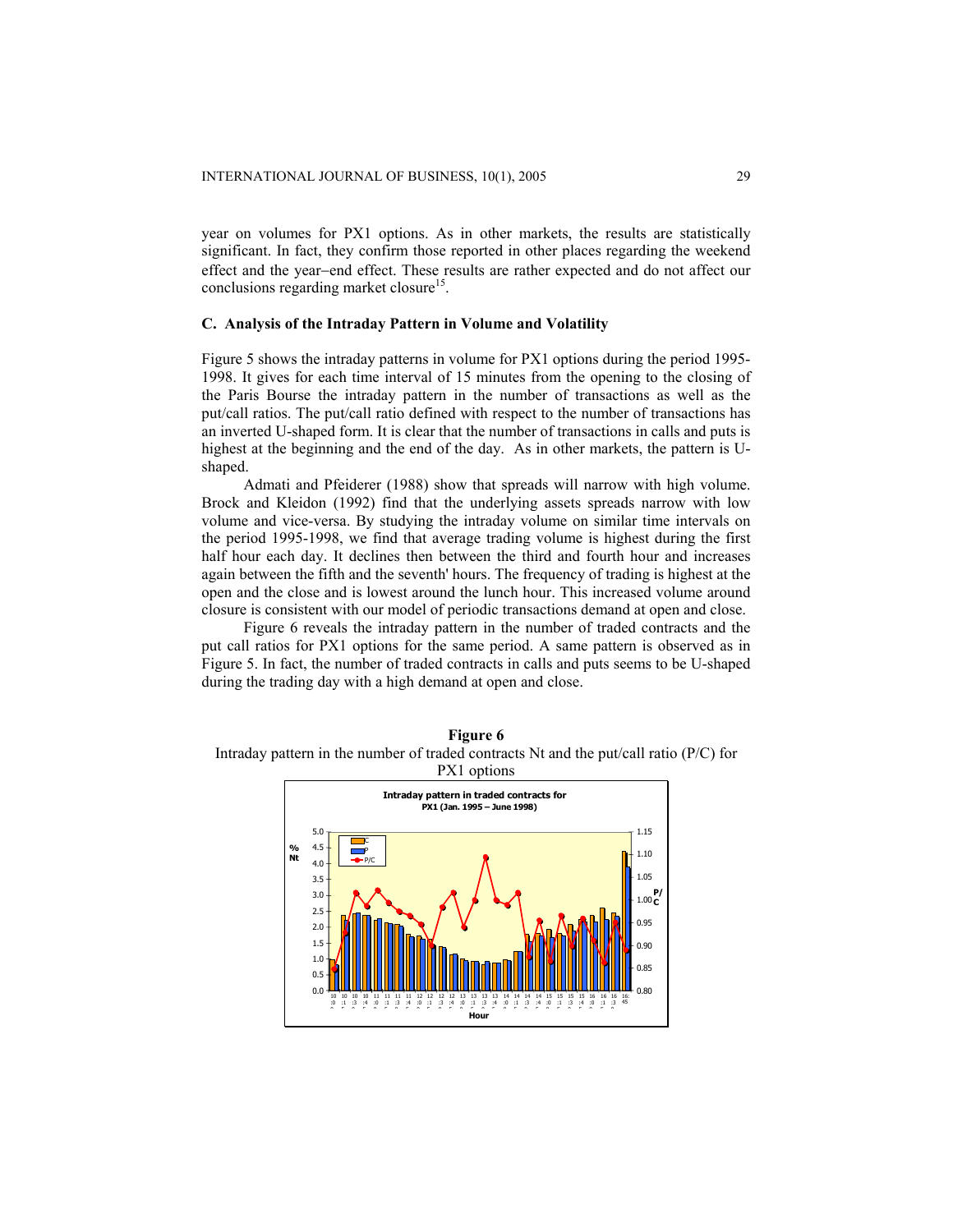

**Figure 7**  Intraday pattern in the amounts of capital exchanged CA for PX1 options

**Figure 8**  The volume of trades V for PX1 calls for the period 95-98 0%  $20<sup>6</sup>$ 40% 60% 80% 100%  $120$ **% V** -5 -4 -3 -2 -1 0 1 2 3 4 5 **Range of parity PX1 call options, 1995-1998 Sum 1998 1997 1996 1995**

Figure 7 shows the intraday pattern in the amount of capital exchanged in each quarter of an hour time interval. An U-shaped curve is also observed for calls and puts. It is important to note that in each case, the demand is very high around the close of the stock exchange.

We have also used several intervals to define the degree of parity of options. The parity is defined with respect to zero, and then in-the-money options are defined for the intervals from -1 to -5. Out-of-the-money options are defined in the intervals  $+1$  to  $+5$ . The choice of a higher number of intervals allows the observation of a similar pattern for the dynamics of the volume of trades. Figure 8 shows the volume of trades of PX1 calls according to the range of parity for the period 1995-1998. Figure 9 reports the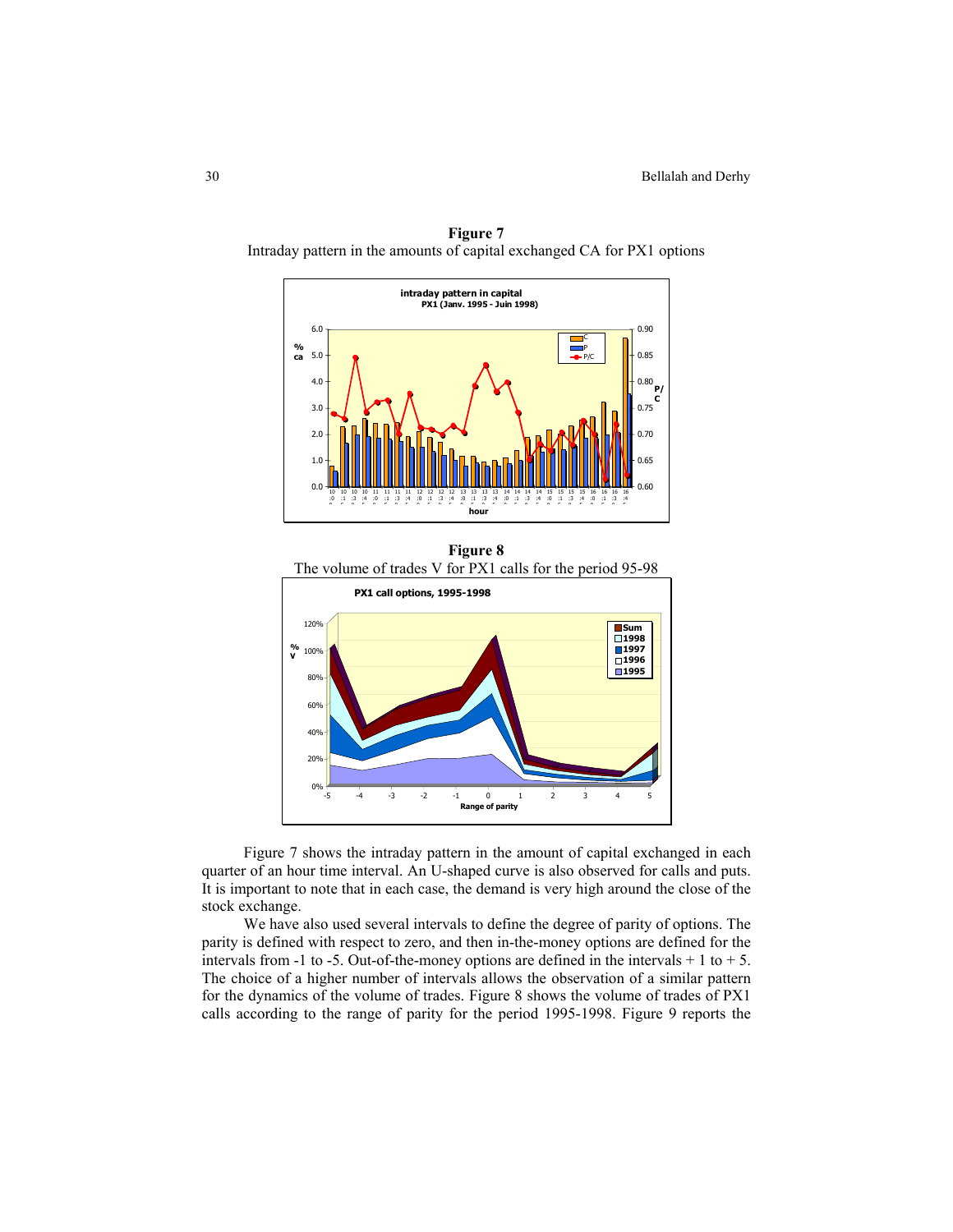same information for PX1 puts. Figures 8 and 9 show that the volume is very low for out-of-the-money calls and puts. The volume is high for at and in-the-money calls and puts. This result confirms those obtained in other markets.



**Figure 9**  The volume of trades V for PX1 puts for the period 95-98

Many authors report evidence of significantly greater volatility in NYSE stock returns at the open and close of trading. The reader can refer to Stoll and Whaley (1990), Amihud and Mendelson (1987), Webb and Smith (1994) and the references therein. Several studies report greater volatility of stock returns at the open and close of trading than at other times of the trading day. Webb and Smith (1994) examine whether the observed patterns in volatility are also characteristic of other financial markets. Using Eurodollar futures prices, they find greater volatility during the opening of trading than during all other intervals. They find also a significant market closing for the CME.

To proxy for the CAC 40 volatility rate, volatility estimates are implied from each transaction, each day, using a modified lattice approach as in Bellalah (2001). Each day, implied volatilities are aggregated with respect to the degree of parity. Hence, we obtain each day 11 average implied volatilities corresponding to different degrees of parity. To get an idea about the index volatility estimates, we calculate an implied ratio of volatility. This ratio is defined as follows:

$$
Rv_{K,t} = \frac{\sigma_{K,t}}{\sigma_{0,t}}
$$

for K= -5,...5. By construction, this ratio is equal to one for at-the-money options.

Figure 10 reports put/call ratios according to the degree of parity for PX1 and PXL calls and puts for the period 1995-1998. The figure shows that in and at-themoney options are more traded than out-of-the-money options. Figure 11 shows the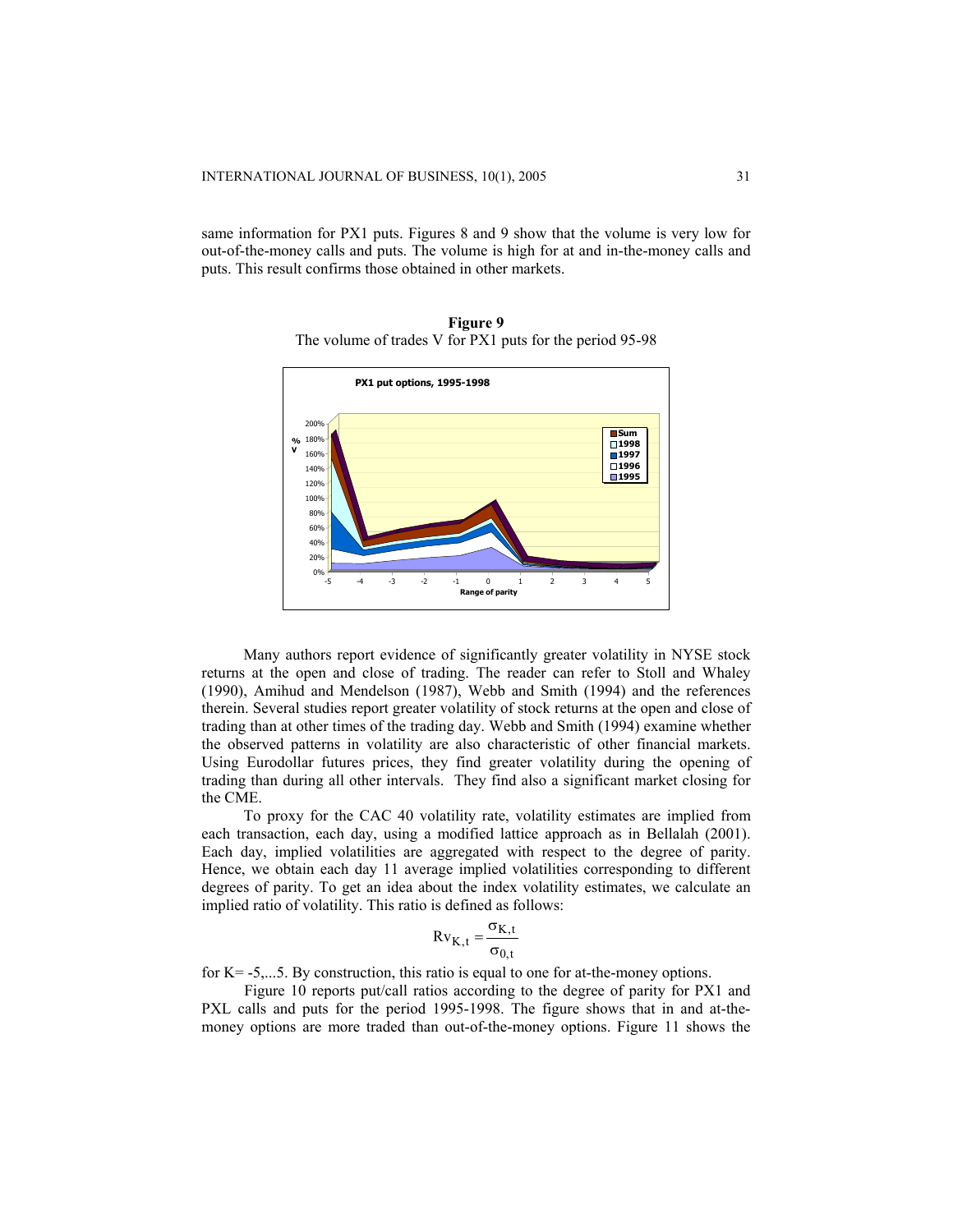mean ratios of implied volatility according to the degree of parity for PX1 calls and puts for the period 1994-1998. Volume and volatility show nearly inverted curves with respect to each other. Figure 11 reveals clearly the presence of a smile effect for call and put options. The shape of the volatility smile reveals higher volatilities for out-ofthe money options. It is nearly U-shaped for calls and puts traded in the Paris Bourse. The results confirm those observed in other markets since the frequency of trading is highest at the open and the close and is lowest around the lunch hour. The increased volume around closure is consistent with our model of periodic transactions demand at open and close. Our empirical results for the underlying assets markets give also support to those in Hong and Wang  $(2000)$ .



**Figure 10**  Put/Call ratios P/C for CAC 40 options, 1995-1998

**Figure 11**  *Mean ratios of implied volatilities Rv for PX1 calls and puts in the period 1994-1998* 

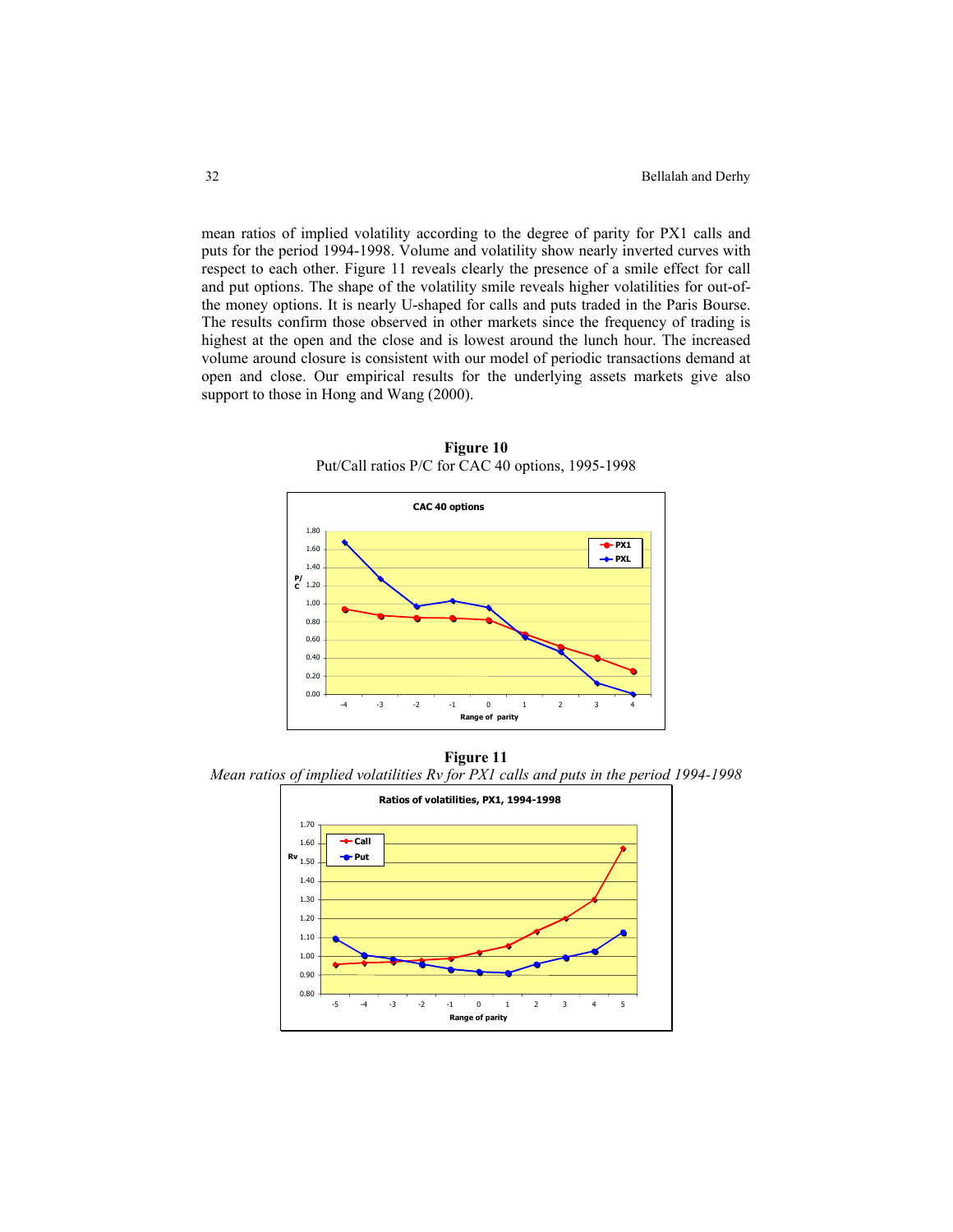# **IV. SUMMARY**

This paper examines whether the open and close of trading represent special moments in financial markets because of a discontinuity between a continuous trading regime and the absence of trading in a context of incomplete information. This question is studied simultaneously for options markets and their underlying assets markets. While most studies in the literature are interested in the underlying assets markets, we present a simple model for both the options markets and the underlying markets by accounting for the effects of information uncertainty.

Our model is an extension of Merton (1971, 1987) and Brock and Kleidon (1992) to account for the effects of the shadow costs of incomplete information. Incomplete information is introduced with respect to Merton's (1987) simple model of capital market equilibrium with incomplete information. We study periodic closure for options markets and the underlying assets markets in the presence of information costs. We show the presence of a strong and inelastic demand for trade at closures. This corresponds to the actions of market participants who seek to achieve optimal portfolio proportions or manage overnight risk in the presence of incomplete information.

Periodic market closure leads to periodic changes in the demand for transaction services showing an increased demand and less elastic transactions around closure. The analysis is conducted in the presence of information costs and applies to securities markets as well as to derivative markets.

In line with previous research, our study confirms the main findings using the recent options and assets prices data on the MONEP in the Paris Bourse. The effect of periodic market closure on transactions demand and volatility patterns of options prices is studied. Empirical tests on the Paris Bourse show that the frequency of trading is highest at the open and the close and is lowest around the lunch hour. This increased volume around closure is consistent with our model of periodic transactions demand at open and close. Our main contribution to the literature concerns the study of closure simultaneously for options markets and the underlying asset markets in the presence of shadow costs of incomplete information. The empirical results confirm those reported in other markets as in Hong and Wang (2000). Our analysis provides a starting point for the study of periodic closure in options markets. From an empirical viewpoint, our analysis documents new results regarding the Paris Bourse for a new data set.

#### **ENDNOTES**

- 1. The first explanation of periodic closure is the accumulation of information overnight. This leads portfolios at open to deviate from optimal holdings. The acquisition of costly information leads market participants to reallocate their portfolios at the first opportunity to trade.
- 2. For more details about the Paris bourse the reader can refer toSolnik and Bousquet (1990), Biais, Hillion and Spatt (1995) and Bellalah (2001), etc.
- 3. As it appears in Hong and Wang (2000), the literature on the empirical patterns of stock returns and trading activities in relation to market closures reveals that: (a) the intraday mean return and volatility are U-shaped;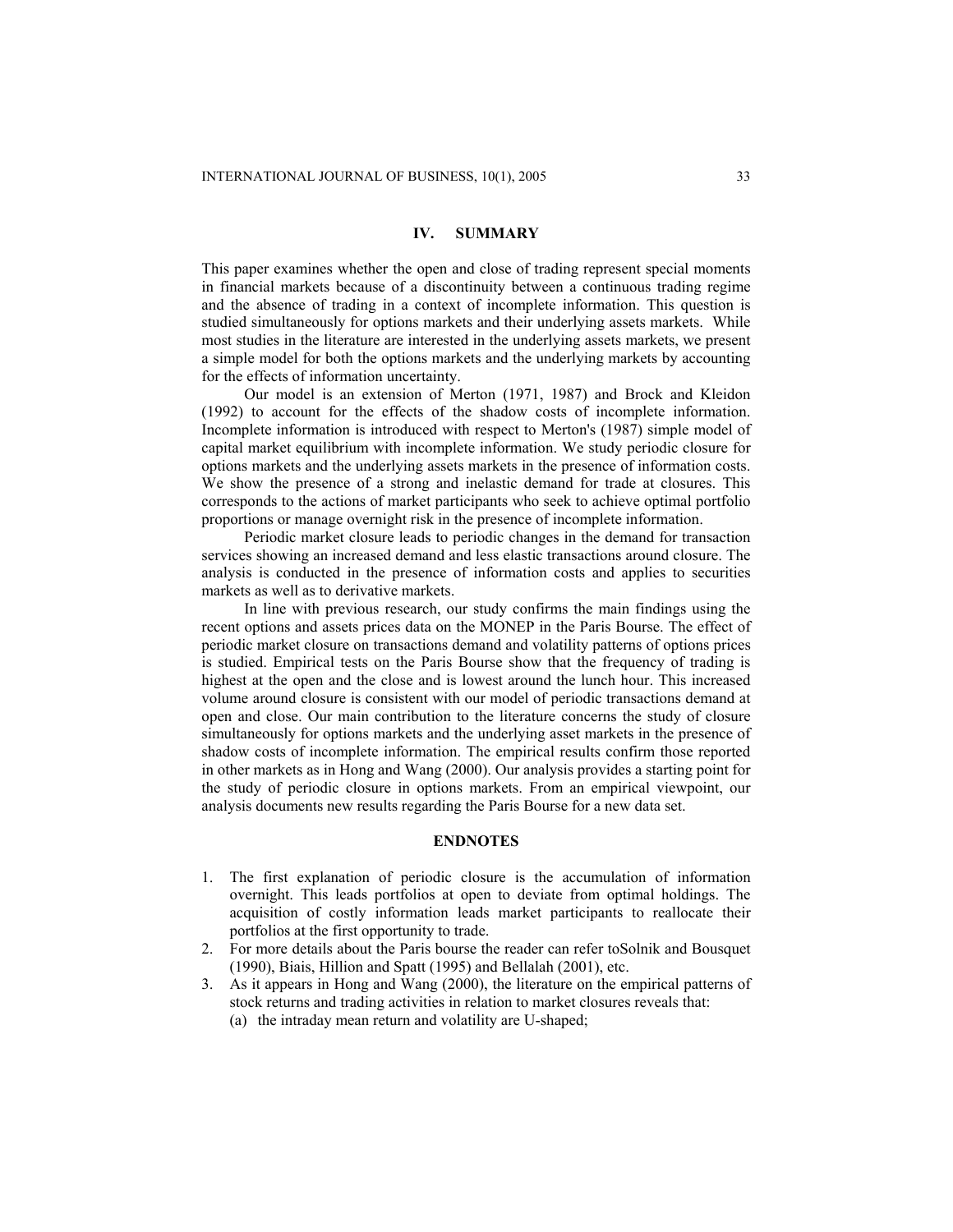- (b) the intraday trading volume is also U-shaped;
- (c) open-to-open returns are more volatile than close-to-close returns; and
- (d) returns are more volatile over trading periods with comparison to non-trading periods.
- 4. Edwards and Wagner (1999) study the role of information in capturing the research advantage and how to incorporate trading information into the decision process of active investment management. Their results are consistent with evidence in Arbel and Strebel (1982), Barry and Brown (1984) and Amihud and Mendelson (1986) where it is shown that investors demand a higher premium for higher trading costs and for holding stocks with less available information.
- 5. I have shown in that paper that the discounted payoffs of different claims in a riskneutral word must be computed at the riskless rate plus the shadow cost of incomplete information.
- 6. There could be cases where the optimal proportions remain the same from open to close for particular utility functions.
- 7. Bellalah (1999) proposed option valuation formulas and hedging portfolios in the presence of information costs by combining the main results in Merton's (1987) model and Black and Scholes (1973) theory.
- 8. The reader can refer to the analysis in Dumas (1989).
- 9. As shown in Bellalah and Zhen (2002), models in the line of Brock and Kleidon (1982) are not really general equilibrium models as the one in Hong and Wang (2000). These authors realize that Brock and Kleidon (1992) analysis is done in a partial equilibrium setting. Hong and Wang (2000) study how market closures affect investors' trading policies and the corresponding return generating process. They show that closures generate U-shaped patterns in the mean and volatility of returns over trading periods and that there is a higher trading activity around the close and open. They find also that closures can make prices more informative about future payoffs. General equilibrium feedbacks are not likely to neutralize the result that there is a burst of volume at open and close. Since trading services are not in perfectly elastic supply, it is likely that the same "peak load" effect at open and close will affect the equilibrium price of trading at open and close. The direction of the price will depend on whether there is net buying or net selling.
- 10. In fact, option market makers follow delta-neutral strategies and prefer at the end of the trading day to reestablish delta-neutral hedges before "going to bed".
- 11. These explanations appear in Brennan and Cao (1997) and the references therein.
- 12. In some countries, like in France, the high demand to trade in index options leads the market authority to extend the hours of trading (in the exercise of options) with a specific period, 5:00 p.m. to 5:45 p.m. This leads also to a higher trading activity at the close as in the market for the underlying asset. For index options, this additional time of 45 minutes gives rise to a wildcard optionvalued in Bellalah (2001).
- 13. However, we have only the spreads for the year 1998 since the MONEP database is actually in construction.
- 14. Connolly (1991) reports a posterior odds evaluation of the day-of-the week and weekend effect that reverses earlier findings. Connolly's (1991) paper presents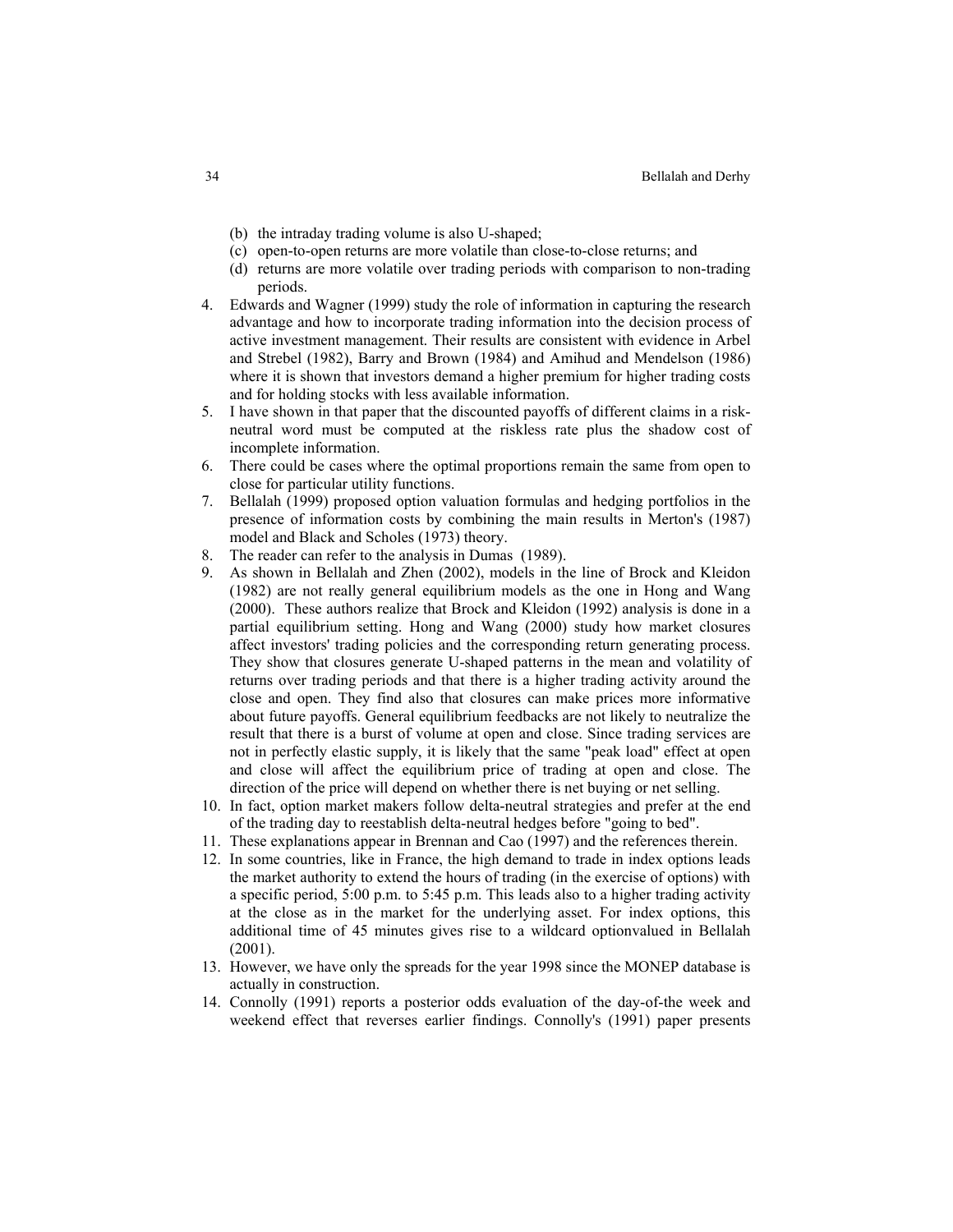several contributions to the literature on the weekend effect. He shows that the tests of the weekend effect are sensitive to the assumed error distribution. He does not find systematic evidence that returns vary by day of the week. The results in Connolly (1991) confirm the findings in Connolly (1989) where it is shown that robust tests for day-of-the-week and weekend effects do not support these apparent anomalies. The author finds only weak evidence of a weekend effect.

15. Two statistically significant patterns in stock market returns are the weekend effect and the turn-of-the year effect. French (1980) studied daily returns on the S&P 500 index and found negative returns on Monday, which were highly significant. One explanation of this pattern is that firms wait until after the close of the market on Fridays to announce bad news. Another explanation is that these negative returns are generated by a general "market-closed" effect. Stock returns decline in December of each year, then the prices increase during January. Roll (1983) studied this year-end-effect for the period 1963-1980. Similar results are reported in the Paris bourse. Detailed results can be provided from the author on request.

# **REFERENCES**

- Admati A.R. and Pfleiderer P., 1988, "A Theory of Intraday Patterns: Volume and Price variability," *Review of Financial Studies,* 1, 3-40.
- Amihud Y. and Mendelson H., 1987, "Trading Mechanisms and Stock Returns: An Empirical Investigation", *Journal of Finance*, 3, 533-555.
- Amihud, Y. and Mendelson H., 1986, "Asset Pricing and the Bid-ask Spread," *Journal of Financial Economics*, 17, 223-249.
- Arbel, A. and Strebel P., 1982, "The Neglected and Small Firm Effects," *The Financial Review*, 201-218.
- Barry, C. and J. Brown, 1986, "Limited Information As A Source of Risk," *Journal of Portfolio Management*, 12 (Winter), 66-73.
- Bellalah, M., 1999, "The Valuation of Futures and Commodity Options with Information Costs," *Journal of Futures Markets*, 19, 645-664.
- Bellalah, M., 2001, "On Irreversibility, Sunk Costs and Investment under Incomplete Information," *R&D Management Journal*, Vol 31.
- Bellalah, M., 2001, "A Re-examination of Corporate Risks under Incomplete Information," *International Journal of Finance and Economics*, 6, 59-67.
- Bellalah, M., 2001, "Market Imperfections, Information Costs and the Valuation of Derivatives: Some General Results," *International Journal of Finance*, Vol 13, 1895-1928.
- Bellalah, M., 2002, "Valuing Lease Contracts under Incomplete Information: A Real-Options Approach," *The Engineering Economist*, Vol 47, 193-211.
- Bellalah, M., 2001, "The Valuation of CAC 40 options and Wildcard Options in the Paris Bourse," *International Review of Economics and Finance*, 10, 75-94.
- Bellalah, M. and Zhen, 2002, "A Model for Market Closure and International Portfolio Management within Incomplete Information," *International Journal of Theoretical and Applied Finance*.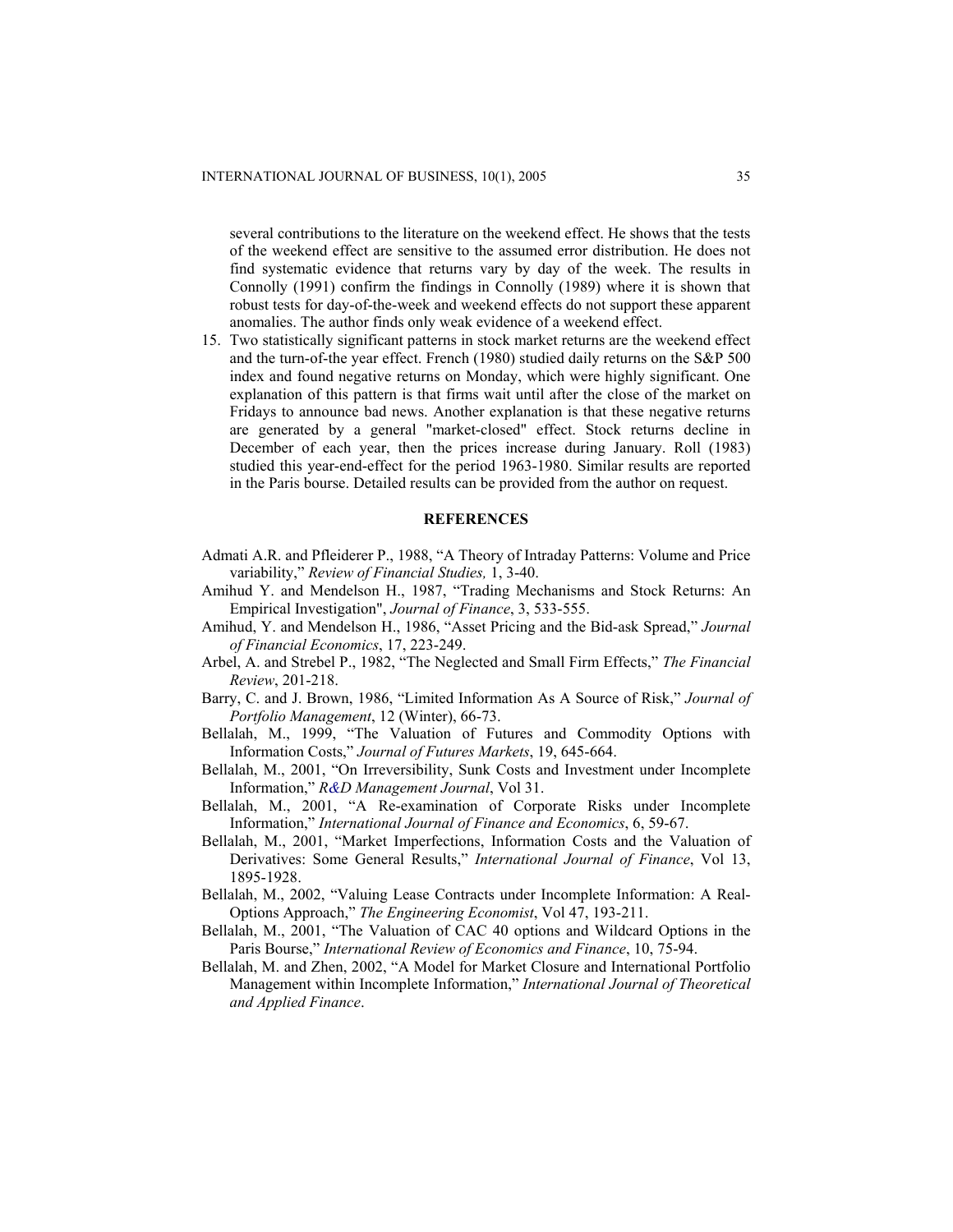- Beneish, M. and Gardner, J., 1995, "Information Costs and Liquidity Effects from Changes in the Dow Jones Industrial Average List," *Journal of Financial and Quantitative Analysis*, Vol 30, N 1, 155.
- Black, F. and M. Scholes, 1973, "The Pricing of Options and Corporate Liabilities," *Journal of Political Economy*, 81, 637-659.
- Biais, B., Hillion, P. and C. Spatt, 1995, "An Empirical Analysis of the Limit Order Book and the Order Flow in the Paris Bourse," *Journal of Finance*, Vol L, No 5, December, pp 1655-1689.
- Brennan, M. and Cao, H., 1997, "International Portfolio Investment Flows," *Journal of Finance*, Vol LII, No 5, December, 1851-1879.
- Brock, W. A and Kleidon, A., 1992, "Periodic Market Closure and Trading Volume," *Journal of Economic Dynamics and Control,* 16, 451-489.
- Connolly, R.A., 1989, "An Examination of the Robustness of the Weekend Effect," *Journal of Financial and Quantitative Analysis*, 24, pp 133-171.
- Connolly, R.A., 1991, "A Posterior Odds Analysis of the Weekend Effect," *Journal of Econometrics* 49, pp 51-104.
- Duffie, D. and C. Huang, 1985, "Implementing Arrow-debreu Equilibria by Continuous Trading of Few Long-lived Securities," *Econometrica*, 53, 1337-1356.
- Dumas, B., 1989, "Two-person Dynamic Equilibrium in the Capital Market," *Review of Financial Studies*, 2, 157-188.
- Edwards, M. and Wagner, H., 1999, "Capturing the Research Advantage," *Journal of Portfolio Management*, Spring, 18-24.
- French, K., 1980, "Stock Returns and the Weekend Effect," *Journal of Financial Economics*, March, 55-69.
- Gibbons, M. R. and P. Hess, 1981, "Day of the Week Effects and Asset Returns," *Journal of Business,* 54, pp 579-596.
- Hong, H. and Wang J., 2000, "Trading and Returns under Periodic Market Closures," *Journal of Finance*, Vol LV, No 1, February, 297-354.
- Hsieh, D. and A. Kleidon, 1996, "Bid-Ask Spreads in Foreign Exchange Markets: Implications for models of Asymmetric Information", in J. Frankel, G. Galli and A. Giovannini (eds), *The Microstructure of Foreign Exchange Markets*, Cambridge: National Bureau of Economic Research, 41-65.
- Lindley, D. V., 1957, "A statistical Paradox," *Biometricka* 44, pp 187-192.
- Mayshar, J., 1979, "Transaction Costs in A Model of Capital Market Equilibrium," *Journal of Political Economy*, vol 87, N 4, 673-700.
- Merton, R., 1971, "Optimum Consumption and Portfolio Rules in A Continuous-time Model," *Journal of Economic Theory* 3, 373-413.
- Merton, R., 1987, "A Simple Model of Capital Market Equilibrium with Incomplete Information," *Journal of Finance* 42, 483-510.
- Roll, R., 1983, "The Turn-of-the Year Effect and the Return Premia of Small Firms," *Journal of Portfolio Management*, Winter, 18-28.
- Solnik, B. and L. Bousquet, 1990, "Day-of-the-week Effect on the Paris Bourse: A Note," *Journal of Banking and Finance*, 14, 461-468.
- Shanken, J., 1987, "A Bayesian Approach to Testing Portfolio Efficiency," *Journal of Financial Economics* 18, 195-215.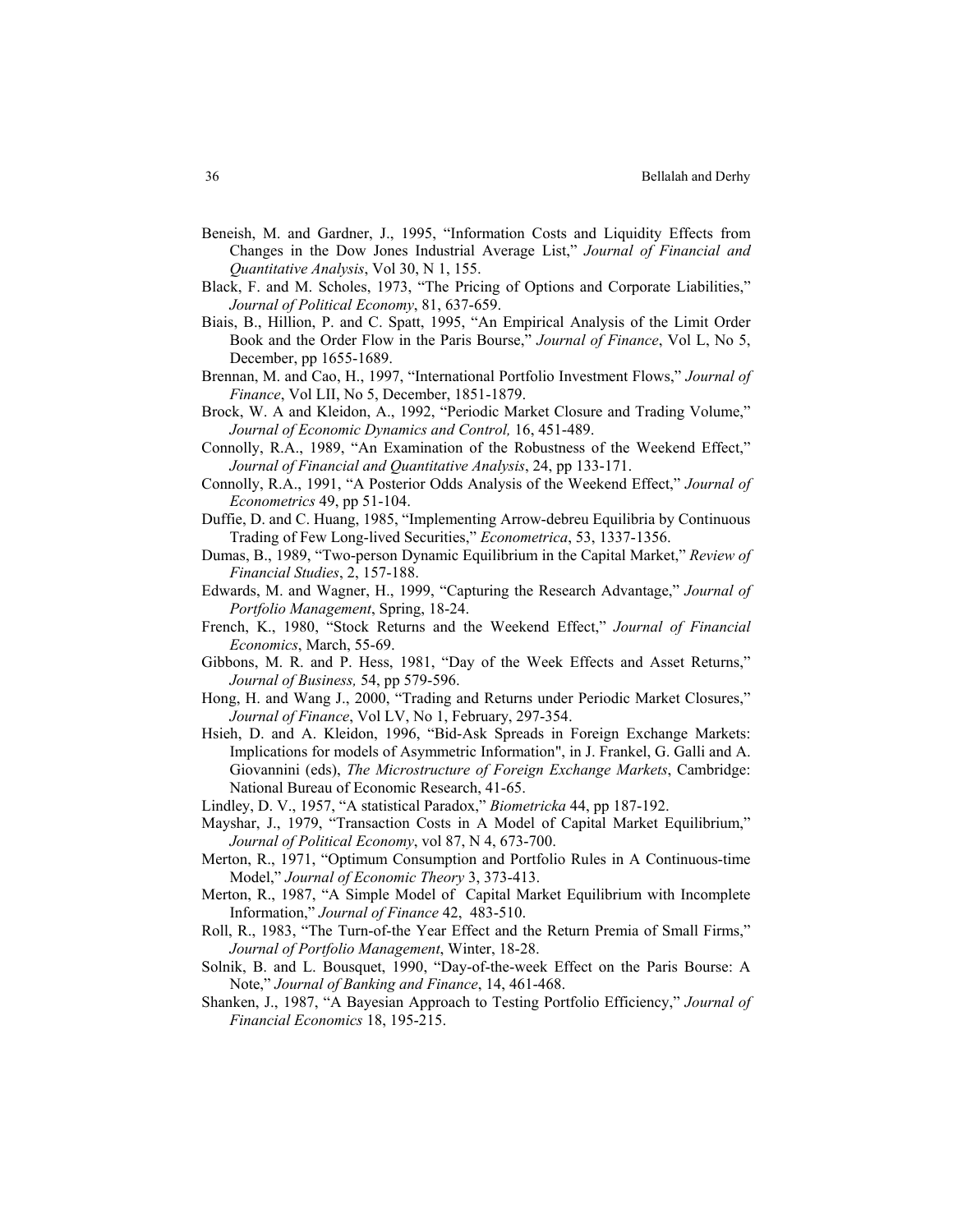- Stoll, H. and Whaley, R., 1990, "Stock Market Structure and Volatility," *Review of Financial Studies*, 3, 37-71
- Webb, R. I. and Smith, D. G., 1994, "The Effect of Market Opening and Closing on the Volatility of Eurodollar Futures Prices," *Journal of Futures Markets*, Vol 14, N 1, pp 51-78